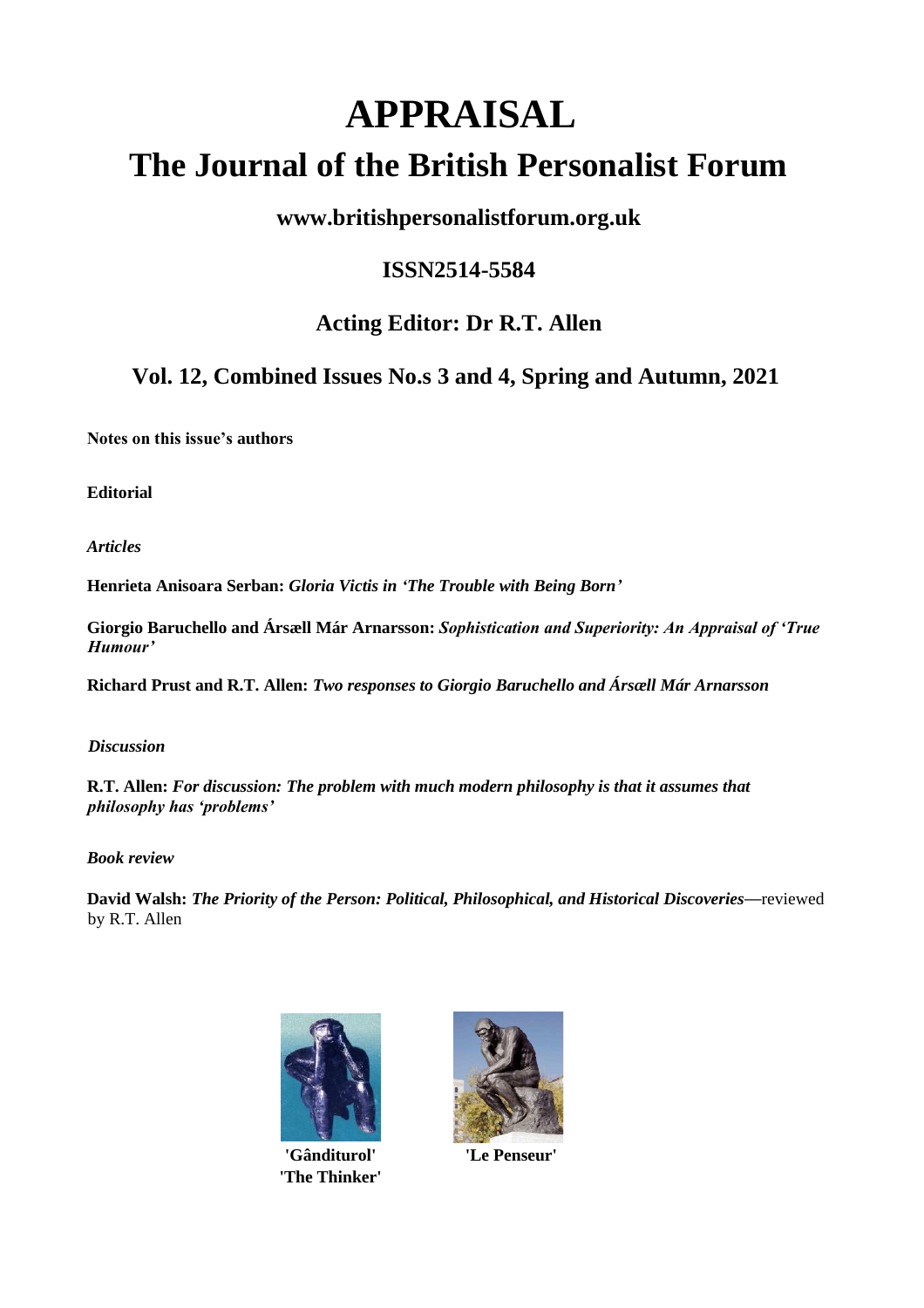# **CONTENTS**

# **VOL. 12, NO.S 3 AND 4, SPRING AND AUTUMN 2021**

| Notes on this issue's authors                                                                                                   | p. 2  |
|---------------------------------------------------------------------------------------------------------------------------------|-------|
| <b>Editorial</b>                                                                                                                | p. 3  |
| <b>Articles</b>                                                                                                                 |       |
| <b>Henrieta Anisoara Serban:</b> Gloria Victis in <i>The Trouble with Being Born</i>                                            | p. 4  |
| Giorgio Baruchello and Ársæll Már Arnarsson: Sophistication and Superiority: An<br>Appraisal of 'True Humour'                   | p. 13 |
| Richard Prust and R.T. Allen: Two responses to Giorgio Baruchello and Ársæll Már<br>Arnarsson                                   | p. 22 |
| <b>R.T. Allen:</b> For discussion: The problem with much modern philosophy is that it<br>assumes that philosophy has 'problems' |       |
|                                                                                                                                 | p. 25 |
| <b>Book Reviews</b>                                                                                                             |       |
| David Walsh: The Priority of the Person: Political, Philosophical, and Historical<br><i>Discoveries</i> —reviewed by R.T. Allen | p. 28 |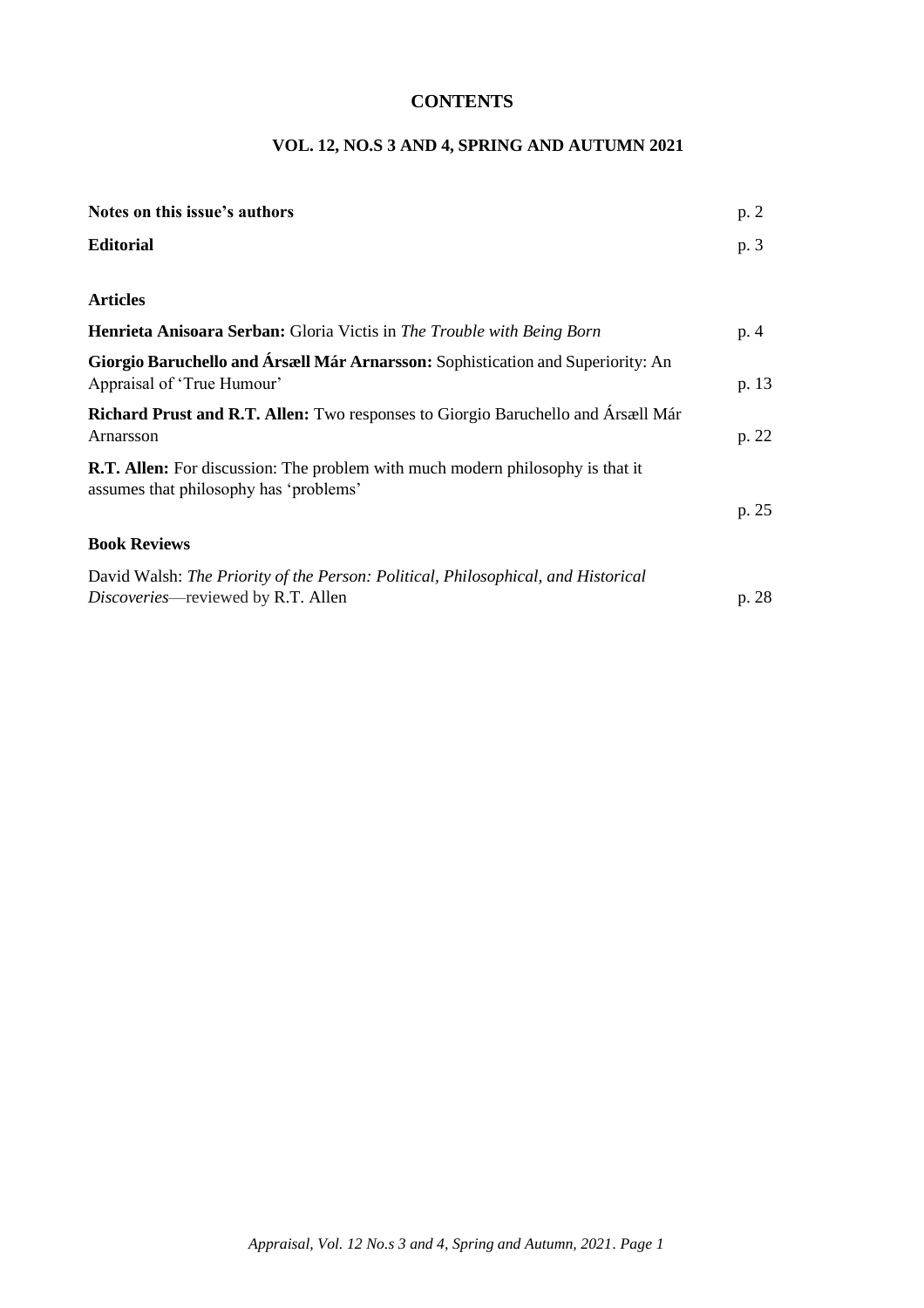# **NOTES ON THIS ISSUE'S AUTHORS**

**Giorgio Baruchello**, born in Genoa, Italy, is now an Icelandic citizen and works as Professor of Philosophy at the Faculty of Humanities and Social Sciences of the University of Akureyri, Iceland. He read philosophy in Genoa and Reykjavík, Iceland, and holds a Ph.D. in Philosophy from the University of Guelph, Canada (2002). His publications encompass several different areas, especially social philosophy, theory of value, and intellectual history. He is the author of six books, the latest one being *Thinking and Talking*. *Collected Philosophical Essays* (2019).

**Ársæll Már Arnarsson** is a Professor and Head of Faculty at the School of Education of the University of Iceland in Reykjavik, Iceland. He completed a BA degree in Psychology in 1993, an MSc degree in Health Sciences in 1997 and a PhD in Biomedical Sciences in 2009, all from the University of Iceland. For the past decade, his research has focused on the health and well-being of adolescents, and he has published extensively on the subjects of bullying, sexual orientation, mental diseases and suicide. He is the principal investigator for two large international studies—HBSC and ESPAD, and he has been a consultant for both the WHO and UNICE.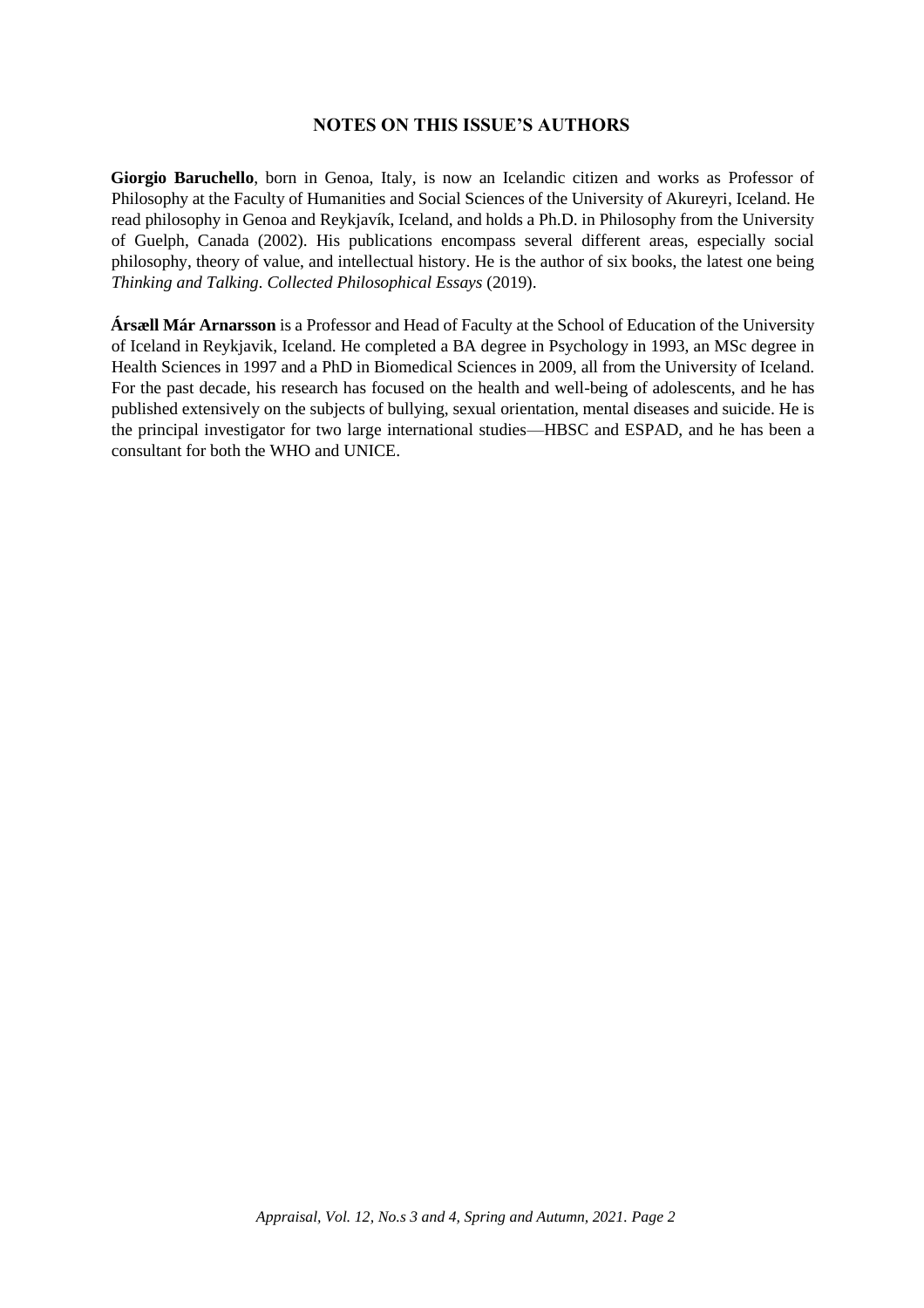#### **EDITORIAL**

This is a delayed and thin joint issue consisting of two full papers from our Zoom conference in June, by Giorgio Baruchello and Ársæll Már Arnarsson on humour with two responses to it, and Henrieta Serban's article on Emile Cioran, who cheerfully wrote books, first in Romanian and then in awardwinning French, on despair. Then comes my Discussion item, the fundamental 'problem' of modern philosophy, that philosophers think that philosophy has 'problems', followed by my review of an important book, 'The Priority of the Person'.

In Vol. 13 next year we hope to have special features on Hispanic personalism which has its own and distinctive contributions to personalist thinking. If you can contribute to them, please do so, and please use our Blank Page and Style Guide to compose them. As Acting Editor, I have no help at all and in future shall have to return any submissions which do not meet our requirements. We also welcome suitable articles on our topics.

If our Forum and *Appraisal* are to survive and flourish, then we need help from our members, especially for members prepared to serve as Editor, or Assistant Editors or Chairman. Some of these responsibilities can be fulfilled from anywhere via the internet. Help with the website and finance would also be welcome, plus volunteers to publicise the Forum, *Appraisal* and conferences.

The World Conference on Personalism will be held in Mexico on August 1st to 5th in Mexico. For further details and the Call for Papers go to https://www.personalismo.org/mexico2022/, which is in Spanish. Further details will be circulated later.

Finally, please reply to my Discussion item and to anything else in this issue.

*R. T. Allen*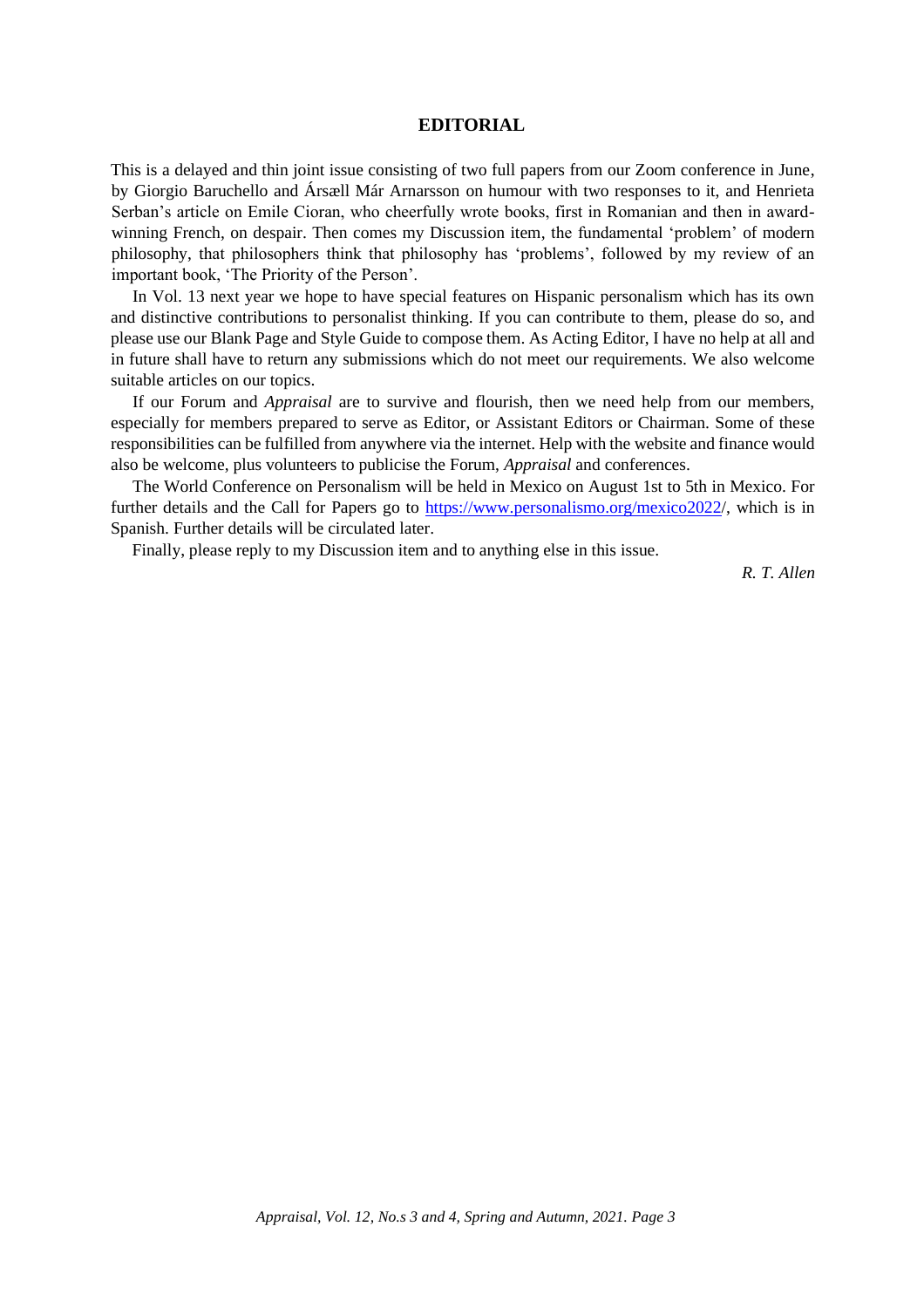# **GLORIA VICTIS IN** *THE TROUBLE WITH BEING BORN*

# *Henrieta Anisoara Serban*

*Why people who suffer don't get bored? Emil Cioran*

#### **Abstract**

This approach relates closely to paradox as a central philosophical method in Emil Cioran. The main argument unfolds from an exegesis of the phrase 'the invincible victims', analysed from various perspectives using a selection of aphorisms from Emil Cioran's *De l'inconvénient d'être né*, published by Gallimard in 1973 and translated into English as *The Trouble with Being Born*, a highly appreciated translation. The study emphasizes the subtle irony and the turmoil beneath a phrase that seems to capture faithfully the pain and the crusade of Emil Cioran (1911-1995) 'the invincible victims' in relation to another phrase, 'No deeper worth beneath anything'–a phrase that I have formulated to capture the gist and context of his philosophical discourse and which covers, in our view, a *Gloria victis* plea. In this study the core concept is 'existence'. Nevertheless, the investigation follows several major philosophical concepts such as 'truth', 'consciousness', 'time', 'existence', 'reality', in correlation with other concepts, such as 'meaninglessness', 'fear', 'religious belief', 'disappointment' and 'suffering'. One purpose is to emphasize in detail that lack of worth and the tragedy of existence are, in the light of *The Trouble with Being Born,* meaningful and, paradoxically, victorious. This seems only appropriate for a very impressive work, which would be great literature if it were not philosophy. Discovering the *Gloria victis!* plea, brings the reader closer to a deeper philosophical understanding of Emil Cioran, appreciating more a paradoxical and original metaphysical construction, in our view, 'house of horrors' dedicated to human existence, which sets in motion thought and emotion alike, describing philosophically and metaphorically the nature and scope of human victory.

## **Keywords**

Existence; 'invincible victims'; Emil Cioran

## *1. Introduction*

Emil Cioran (1911-1995) is a Romanian-born French language philosopher, Bergsonian at first, then Nietzschean, considered also a great stylist of French language. He authored about two dozen intriguing books. His writings are philosophical, aphoristic and playful—unsystematic and fragmentary. He is famous for introducing himself as '*un homme de fragment*' and 'the patron of the defeated'. The fragment, the detail, the exceptional, the secondary or the local are the stars of his ontology. He did not produce a philosophical system. His first book, written in Romanian, under the title *Pe culmile dispera*, in 1934 was later translated in English, *On the Heights of Despair*, in 1992, by Richard Howard, who was the translator in English of most of his works. This book was published when Emil Cioran was only 23 years old and suffering from a terrible crisis of insomnia. The typesetter, a traditional person and a God-fearing man, was shocked of the blasphemous contents and refused to touch it, so Cioran had to take it to be published elsewhere as *Dying for Ideas*: *The Dangerous Lives of Philosophers*. Folklore has it that in a conversation with the Spanish philosopher Fernando Savater, Cioran said at one point: 'If I didn't write, I could have become an assassin. 'Writing' is for this philosopher a matter of life and death. Human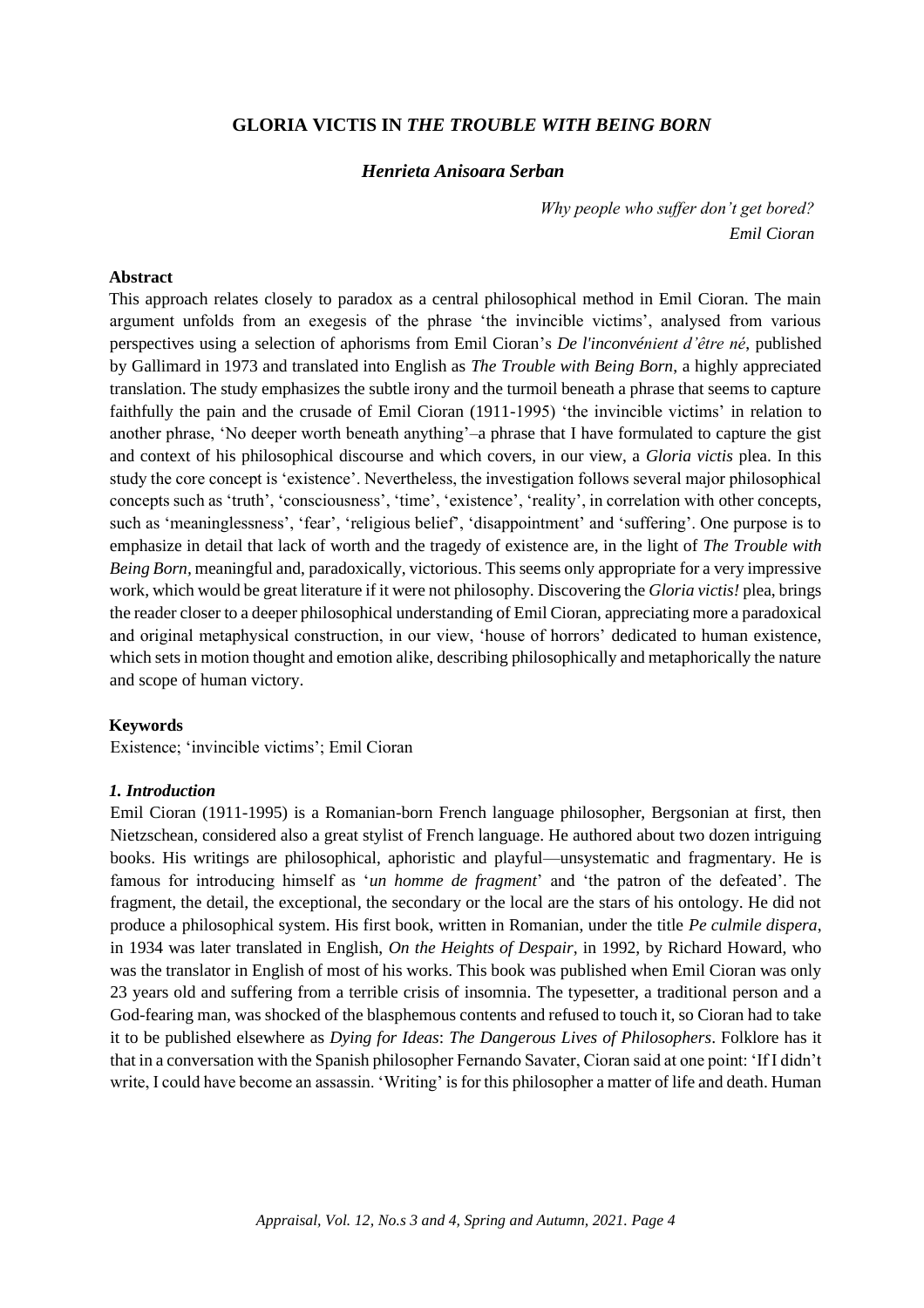existence, at its core, is endless anguish and despair, and writing can make things a bit more bearable. 'A book', said Cioran, 'is a suicide postponed'.

Emil Cioran was not a philosopher interested in conceiving a philosophical system; he considered the system 'the worst form of despotism (…), in philosophy and in everything'. However, there is a noticeable (strange) unity of his work, built around the idea that reality is downright 'lunacy' and that knowledge cannot elevate man from his petty and limited condition. This guiding idea is clearly present too in *The Trouble with Being Born,* his first work published in French, in 1987, under the title *De l'inconvénient d'être né,* by Gallimard*.* The quotation displayed on the back cover of the French edition emphasizes the main idea of this perplexing philosophical endeavour '*Aucune volupté ne surpasse celle qu'on éprouve à l'idée qu'on aurait pu se maintenir dans un état de pure possibilité. Liberté, bonheur, espace—ces termes définissent la condition antérieure à la malchance de naître.*', which we can translate, as following: **'**No pleasure exceeds that which one feels at the idea that one could have maintained oneself in a state of pure possibility. Freedom, happiness, space—these terms define the condition prior to the bad luck of being born**.'**

Our approach comprises the paradox, the subtle irony and the turmoil beneath a paradoxical phrase that seems to capture faithfully the pain and the crusade of Emil Cioran's'invincible victims', associated with another phrase that I consider expressive, capturing the context and the gist of his philosophical discourse, 'No deeper worth beneath anything', the two phrases opening, in our view, a paradoxical *Gloria victis* plea*.* This phrase about the ultimate lack of worth is not a quote though, it is not taken from any of his works, but it serves as virtual and all-encompassing dictum that might very well stay next to the intriguing title phrasing, *The Trouble with Being Born,* above the entrance into an 'Emil Cioran Library', if there has ever been one*.*

As we have shown in a conference early this year, the preoccupation with the paradoxical exclamation *Gloria victis!* is consonant with the interest for the centrality of the paradoxical meaning, relevant in human culture and for human life: *'Gloria victis!'* or, 'Glory to the victim!' is a very interesting puzzle, first and foremost due to the fact that, as far as we studied, this is among the very few Latin idioms without an associated context, without an explanatory narrative. For comparison, in the expression *ab ovo* we have both its meaning, from egg, that is, 'from the beginning', and the contextual explanatory narrative regarding the Roman feast starting with eggs and finishing with the fruits (apples). Therefore, in what concerns *Gloria victis!,* it is as if this is a universal truth; as if man captured through this expression a fragment of truth, a crumb of reality. This study represents one of the first results of a complex research dedicated to the centrality of meaning and paradox within the human ontological mode. These two main characteristics are also the keys to the understanding the nature and the complexity of the singularity of the human ontological mode. '

We discuss the 'invincible victims' and the paradoxical dimension of Emil Cioran's philosophy considering the paradox a self-contradictory statement, with a more important role in literature and philosophy than simple wit, capturing the complexity of existence. The definitions of the paradox indicate as main characteristics, contradiction and self-contradiction, antinomy, a co-existence of contradictory logical elements in a statement. In culture, a central reference is found in William Shakespeare's *Macbeth* where the witches describe the battle lost and won at the same time ('When the battle's lost and won', says the second witch in the first scene of the play, 1. 1. 4). In other words, the effects of a victory may be far too costly and, eventually, ruinous. In logic, the contradiction underlines the complexity of knowledge, the clash between knowing and believing, the limits of human knowledge etc.. One may recall the famous paradox mentioned by G. E. Moore in a conference, 'Outside it is raining but I do not think it's raining'. Bertrand Russell's paradox relates to set-theoretical paradoxes: considering in its entirety the set of all sets that are not members of themselves it (that all-encompassing set) appears to be and not to be a member of itself: this is a paradoxical situation. In political philosophy, for instance in Derrida, the notion of 'unforgivable' is crucial in founding new forms of forgiveness*.*

However, the purpose of this interpretation is to emphasize that lack of worth and the tragedy of existence are, in the light of *The trouble with being born,* on the contrary, meaningful and, paradoxically, victorious. In this study, each of the fragments chosen and presented in the selected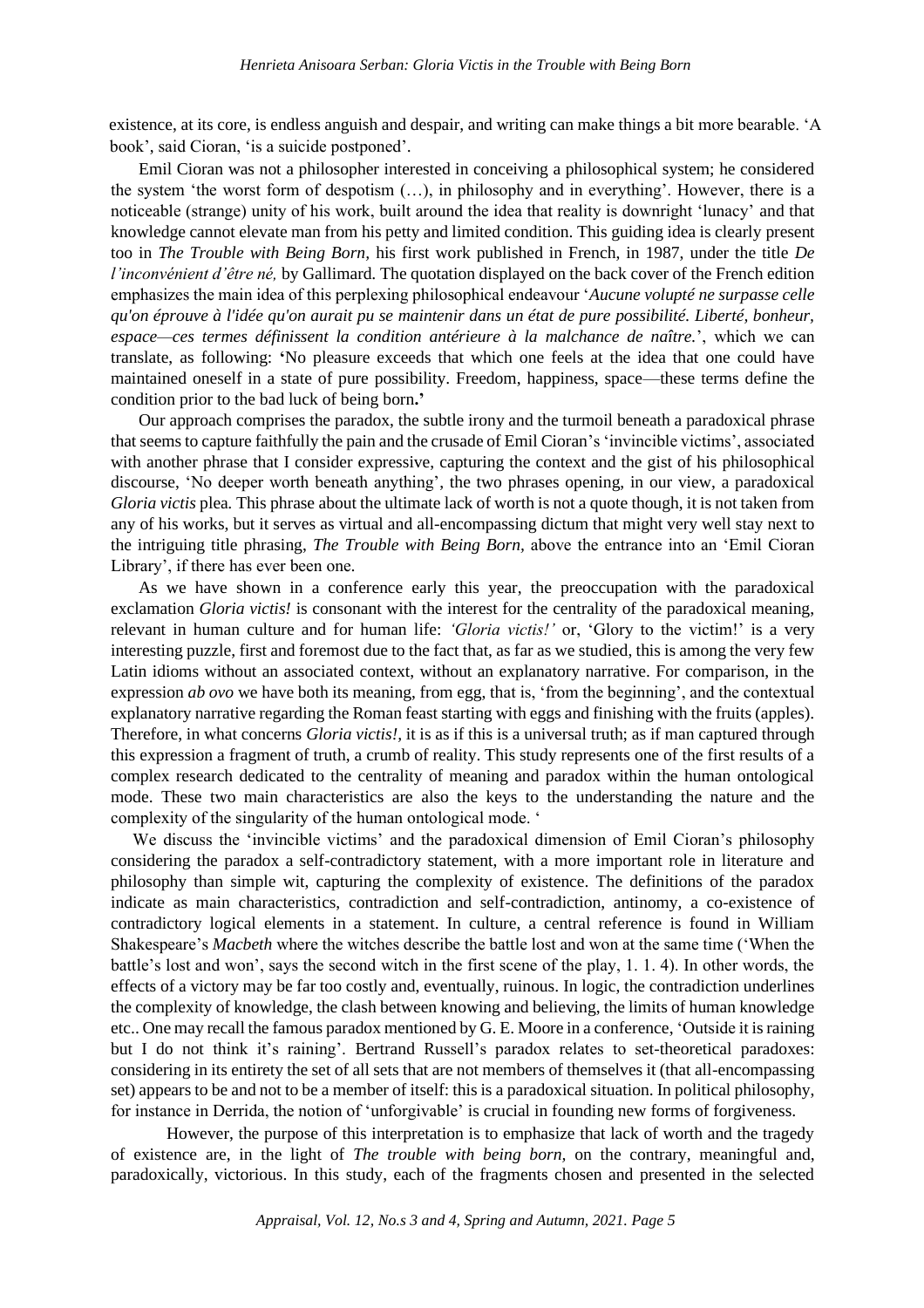quotes bear witness to the fact that Emil Cioran confronts philosophical thought with a paradoxical ontology. This seems only appropriate for a very impressive work, which would be great literature if it were not philosophy: almost a philosophical system, but only if seen as a house of horrors dedicated to human existence, which sets in motion everything else.

At the very beginning of the book titled '*The trouble with being born'* we find out that existence is bound to the realm of worthlessness, to futile things, while reality is downright 'lunacy' and that knowledge cannot elevate man from his petty and limited condition: 'There is a kind of knowledge that strips whatever you do of weight and scope: for such knowledge, everything is without basis except itself. Pure to the point of abhorring even the notion of an object, it translates that extreme science, according to which doing or not doing something comes down to the same thing, and is accompanied by an equally extreme satisfaction: that of being able to rehearse, each time, the discovery that any gesture performed is not worth defending, that nothing is enhanced by the merest vestige of substance, that 'reality' falls within the province of lunacy. Such knowledge deserves to be called posthumous: it functions as if the knower were alive and not alive, a being and the memory of a being. 'It's already in the past,' he says about all he achieves, even as he achieves it, thereby forever destitute of the present. 'Unmaking, decreating, is the only task man may take upon himself, if he aspires, as everything suggests, to distinguish himself from the Creator.'

We should capture and emphasize this terrible, glorious arrogance of the human being: the whole philosophical discourse unfolds from this perspective of man vindicating to 'distinguish himself from the Creator', not in the sense that man does not want to be a Creator, but he aims to be original (to be more than a modest resemblance of a Creator) and fails, his works being rather acts of unmaking, while his creative, astute and conscious relation to everything else is both lucid and disappointing.

Everything is profoundly thought and everything is profoundly felt, to the point that thought meets poetry. After all, artful expressions signal *Holzwege* towards startling thought. It is for us unsurprising that Emil Cioran wrote with unrestrained admiration about a poet such as St John Perse (Alexis Leger, St Leger, 1887-1975) developing the 'film' of the whirlwind of the plenitude of which Cioran himself was no stranger, whenever he described the metaphysical downfalls of existence. In turn, the poet famously called him 'the greatest French writer to honour our language since the death of Paul Valéry.'

#### *2. Glory? What glory?*

Existence is unbearable and one 'cannot live otherwise than dying'. This is the representative image for Emil Cioran works. This is truly a thinker embraced by myriad shades of pain … any attempt to delineate the keywords of his works sends us into the vicinity of failure, disease, futility, agony, alienation, absurdity, illusion of change, decay as a main law of the tyranny of history, awareness as curse and cruelty of divinity, reason as plague and even boredom as a symptom of the meaninglessness of life. The human beings are the 'invincible victims' who have to constantly face these dire straits of meaninglessness, absurdity, decomposition etc. and overcome them moment by moment in a crucially trying ontological becoming.

As we cannot approach here the entirety of his works, then to describe in which ways existence is unbearable is to relate to the aphorisms gathered in *The Trouble with Being Born*. Which is this trouble? The cruelty of being cast into existence offers a quick and substantial answer. The Trouble with Being Born is the following: existing does not entail existence and existence is, in a few words, tragic, painful, futile, illusive, alienating, sickening, disappointing and meaningless. Obviously, these attributes only cover partially the perspective of Emil Cioran and we need to bring to the fore several various relevant aspects, selected 'illustrative moments' in the sickening, painfully excruciating human ontological becoming of these 'invincible victims', which are the human beings*.*

Emil Cioran emphasizes that everything is a game, which has its metaphysical relevance: 'Everything is a game: without such a revelation, the sensation we haul through our usual lives would not have that characteristic stamp our metaphysical experiences require to be distinguished from their imitations, our discomforts. For every discomfort is only an abortive metaphysical experience. 'It is clear that for Emil Cioran all human beings are defeated beforehand at this deceitful game of existence. There no 'winning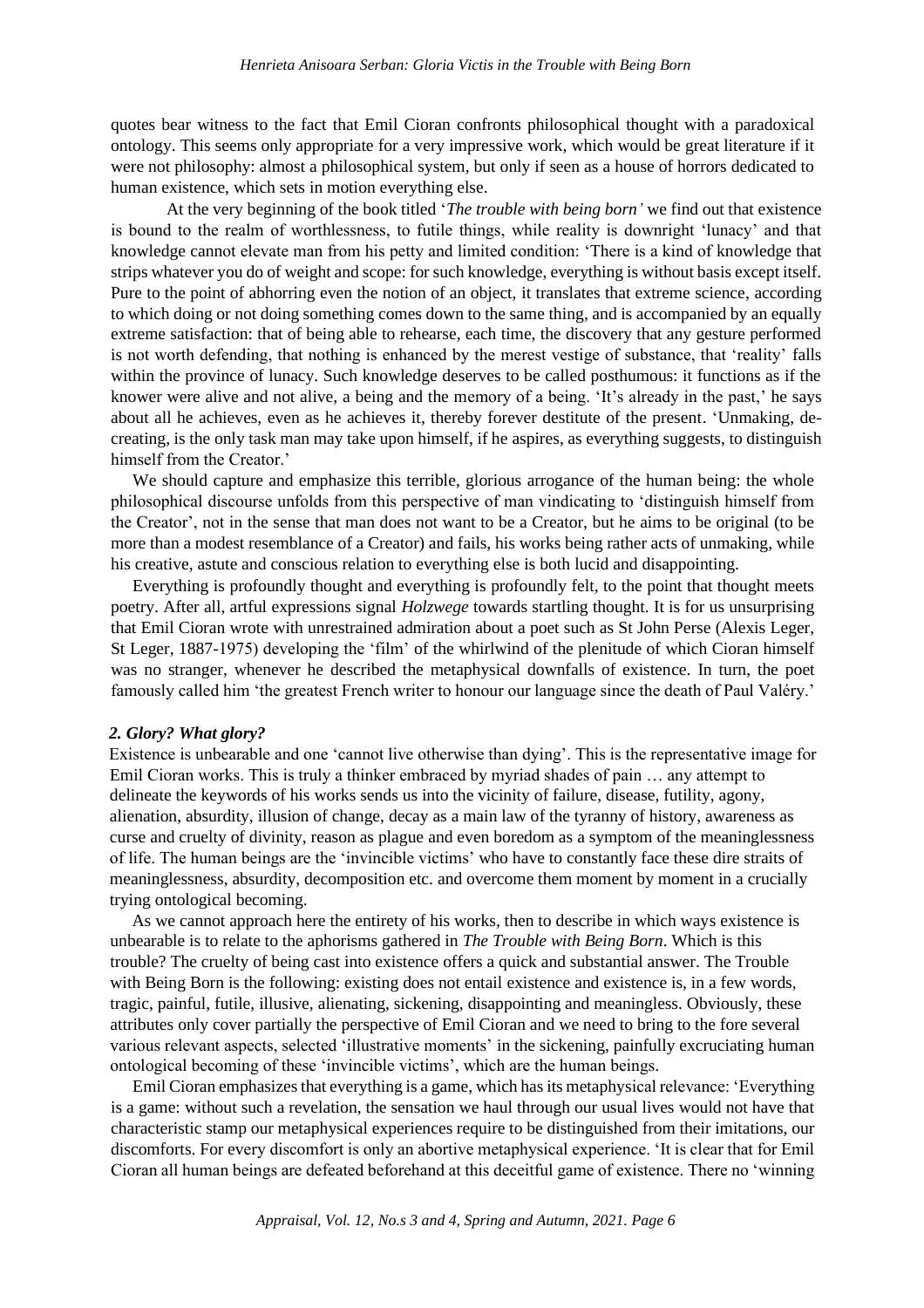hands'... This is one reason why he writes: "Ever since I was born'—that since has a resonance so dreadful to my ears it becomes unendurable.' Birth is an indictment, one so terrible that whoever understands it will not catch much sleep. However, at a closer investigation we discover that a sort of *Gloria victis!* vibe lies beneath all tragedy and existence, luring man back in, despite lucidity, reason, thought, with despised emotion and hope*.*

*The Trouble with Being Born* stays in the fact that existence is a tragic and beautiful (the same way death is so beautiful for the Romantic thinker) pirouette into the paradox. It relays on a deeper understanding of the self—conflictual impression left by lucidity into human life. Human *existence* unfolds between the various, inconsequential, human developments landing either in meaningless vanity or in failure. As in a deep meaningless and serene sleep and, at the other extreme of existence, as in the perfect existential nightmare, human life has the co-ordinates of a self-deceiving highly mediated meaning and lucid tragedy, that is, we move between tragedy and more tragedy.

Only that tragedy, along with the accompanying suffering, is always interesting and glorious. In this interpretational perspective, we identify and emphasize here probably the clearest set of thoughts describing what the mysterious Latin phrase *Gloria victis* means, understood in a philosophical perspective. Emil Cioran explains it: 'Since we remember clearly only our ordeals, it is ultimately the sick, the persecuted, the victims in every realm who will have lived to the best advantage.' The others the lucky ones— have a life, of course, but not the memory of a life. Even more, the philosopher talks about 'invincible victims', a very surprising phrase not because it is oxymoronic and paradoxical, which it is, but because it is not consistent with the bleak tone of his aphorisms in *The Trouble with Being Born*  (and in his work, as a whole, since *The Trouble with Being Born* could be considered as a metonymy for Emil Cioran's work).

At the same time, one may notice that it offers a solution to the whole trouble of existence, which is even more surprising: 'The only way of enduring one disaster after the next is to love the very idea of disaster: if we succeed, there are no further surprises, we are superior to whatever occurs, we are invincible victims.' Thinkers! Such opportunists of 'collapses' and 'miracles': 'A poor wretch who feels time, who is its victim, its martyr, who experiences nothing else, who is time at each moment, knows what a metaphysician or a poet divines only by grace of a collapse or a miracle. 'There is glory in living; against the ripples of disasters, suffering, sickness, decomposition, absurdity or meaninglessness'.

# *3. Everything exists; nothing exists*

One of the aphorisms included by Emil Cioran in *The Trouble with Being Born* underlines the reversibility of meaning in relation to existence. Human beings have to overcome the illusory dimension of their existence: *'Everything exists; nothing exists'.* Either formula affords alike serenity. The man of anxiety, to his misfortune, remains between them, trembling and perplexed, forever at the mercy of a nuance, incapable of gaining a foothold in the security of being or in the absence of being.'

The philosophical discourse is criss-crossed by time related despair; here is a troubled relationship with time, a present but despised anxiety for security, the past always taking hold of the present and the future conspiring to make everything as futile as it is uncertain.

As following, we may delineate the main dimensions of existence, according to Emil Cioran and thus we identify more illustrative moments for the facets of meaningful –meaninglessness of being and its associated 'Gloria victis' perspective.

Man is an arrogantly inquiring being and when he is lucid, he is bound to suffer. From these aspects unfold all the other characteristics of human existence. We identify a recurrent preoccupation with truth, a rather destructive ingredient, though: 'We can endure any truth however destructive, provided it replaces everything, provided it affords as much vitality as the hope for which it substitutes.' The status of knowledge and science are obviously related to this vision of truth: 'Nescience is the basis of everything, it creates everything by an action repeated every moment, it produces this and any world, since it continually takes for real what in fact *is not.* Nescience is the tremendous mistake that serves as the basis of all our truths; it is older and more powerful than all the gods combined. 'Thus, we should also emphasize 'corruption': 'Every phenomenon is a corrupt version of another, larger phenomenon: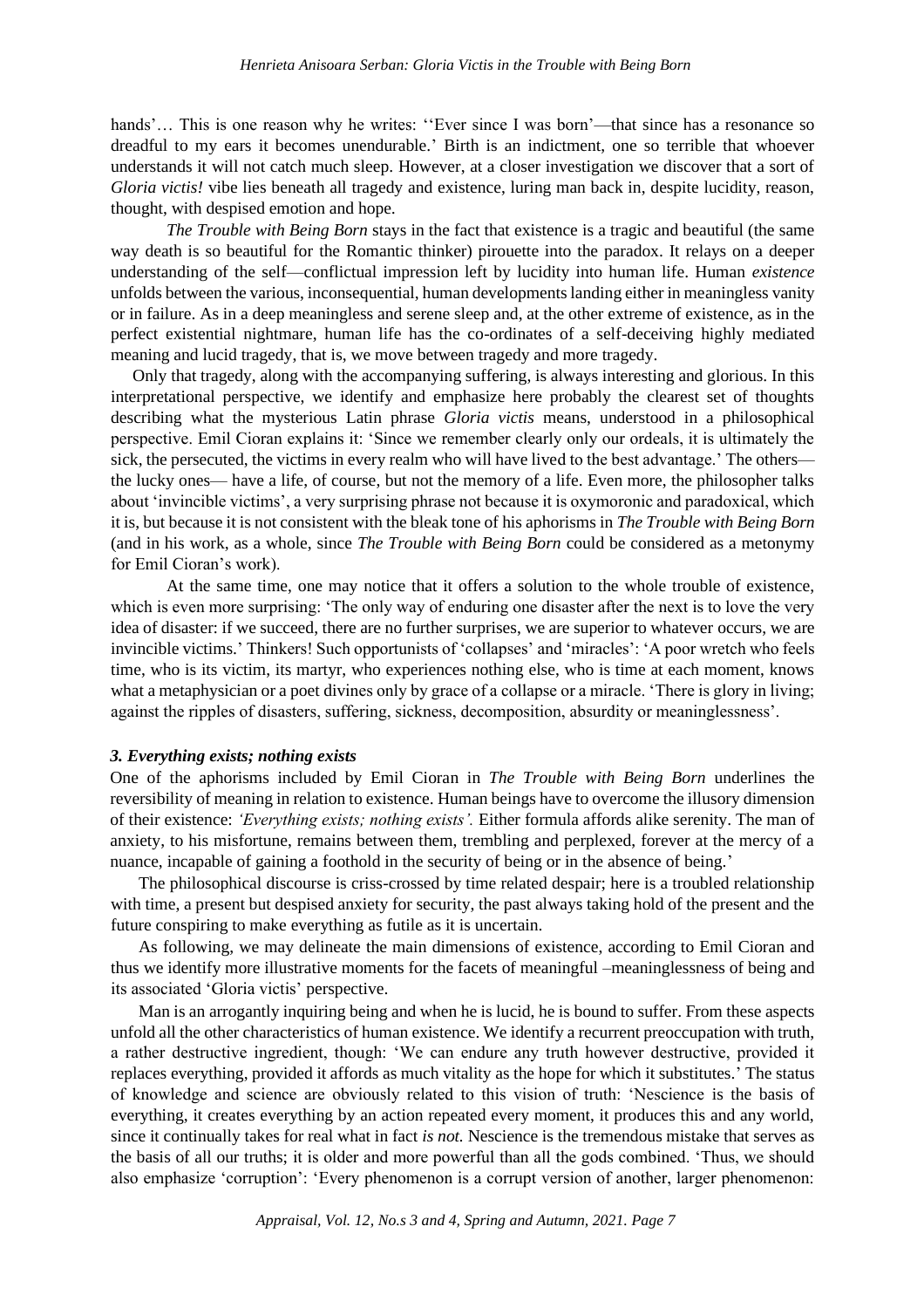time, a disease of eternity; history, a disease of time; life, again, a disease of matter. Then what is normal, what is healthy? Eternity? Which itself is only an infirmity of God.'

The consequence is disappointment, provided that truth itself has this gift. 'As a general rule, men expect disappointment: they know they must not be impatient, that it will come sooner or later, that it will hold off long enough for them to proceed with their undertakings of the moment. The disabused man is different: for him, disappointment occurs at the same time as the deed; he has no need to await it, it is present. By freeing himself from succession, he has devoured the possible and rendered the future superfluous. (...) Illumination, that lightning disappointment, affords a certitude which transforms disillusion into deliverance. 'And also: 'My faculty for disappointment surpasses understanding'.

Besides, 'occurrence', as modest as it seems conceptually in comparison to 'truth', reveals a limitation, illustrates determination, partiality and, thus, on the one hand a theft, in terms of freedom, and a deceit, in terms of the illusive idea that existence implies manifestation linked somehow to worth. Occurrence is merely a stopping point, a sort of marsh, a purposeless prison. Existence harvests its tragic quality from the disconnection from origins and purposefulness alike; so that existence leaves man suspended, alone with oneself. Since being born is to occur amidst the world, man is destined to the whole symphony of the already mentioned litany of attributes and derivatives of tragedy: anxiety, disappointment, failure, 'ne-science', discontent, suffering, alienation etc.

Then there is torment. 'Existence = Torment. The equation seems obvious to me, but not to one of my friends. How to convince him? I cannot lend him my sensations; yet only they would have the power to persuade him, to give him that additional dose of ill—being he has so insistently asked for all this time.'

Finally, there are conscience and a consciousness, troubled, alive, recreated and renewed, which are truly sizing existence: 'Fear creates consciousness: not natural fear but morbid fear. Otherwise, animals would have achieved a level of consciousness higher than ours', and, 'We are not afraid to accept the notion of an uninterrupted sleep; on the other hand, an eternal awakening (immortality, if it were conceivable, would be just that) plunges us into dread. Unconsciousness is a country, a fatherland; consciousness, an exile. As a consequence: 'We dread the future only when we are not sure we can kill ourselves when we want to.'

# *4. A few unexpected aspects of confluence*

We came across a few interesting, yet unexpected confluences of the ideas present in the aphorisms from *The Trouble with Being Born* with certain aphorisms in Lucian Blaga, the first of those, regarding logic:

Logic suffers from a great vice of logic: it believes reality itself to be logical. If it comes up against something that cannot be understood logically, it will maintain that such something does not exist, that it is mere appearance*.* 1

In our view, even the tone, not only the meaning and sense of the phrase, are very similar to what Emil Cioran has to say about logic. For instance, when Emil Cioran says, 'Getting up in the middle of the night, I walked around my room with the certainty of being chosen and criminal, a double privilege natural to the sleepless, revolting or incomprehensible for the captives of daytime logic', he captures this volatile quality of logic, about which Lucian Blaga is meditating as well, in other terms. The same goes for the following aphorism:

<sup>&</sup>lt;sup>1</sup> Editor's note: Lucian Blaga, 1895-1961 is Romania's leading philosopher and second most important poet. This aphorism is in the collection *Stones from My Temple*, 1919. The following one is in *The Élan of the Island*. Both can be found in *Lucian Blaga: Selected Philosophical Extracts*, eds. Angela Botez, R.T. Allen and Henrieta Anisoara Serban, pp. 143 and 147 respectively.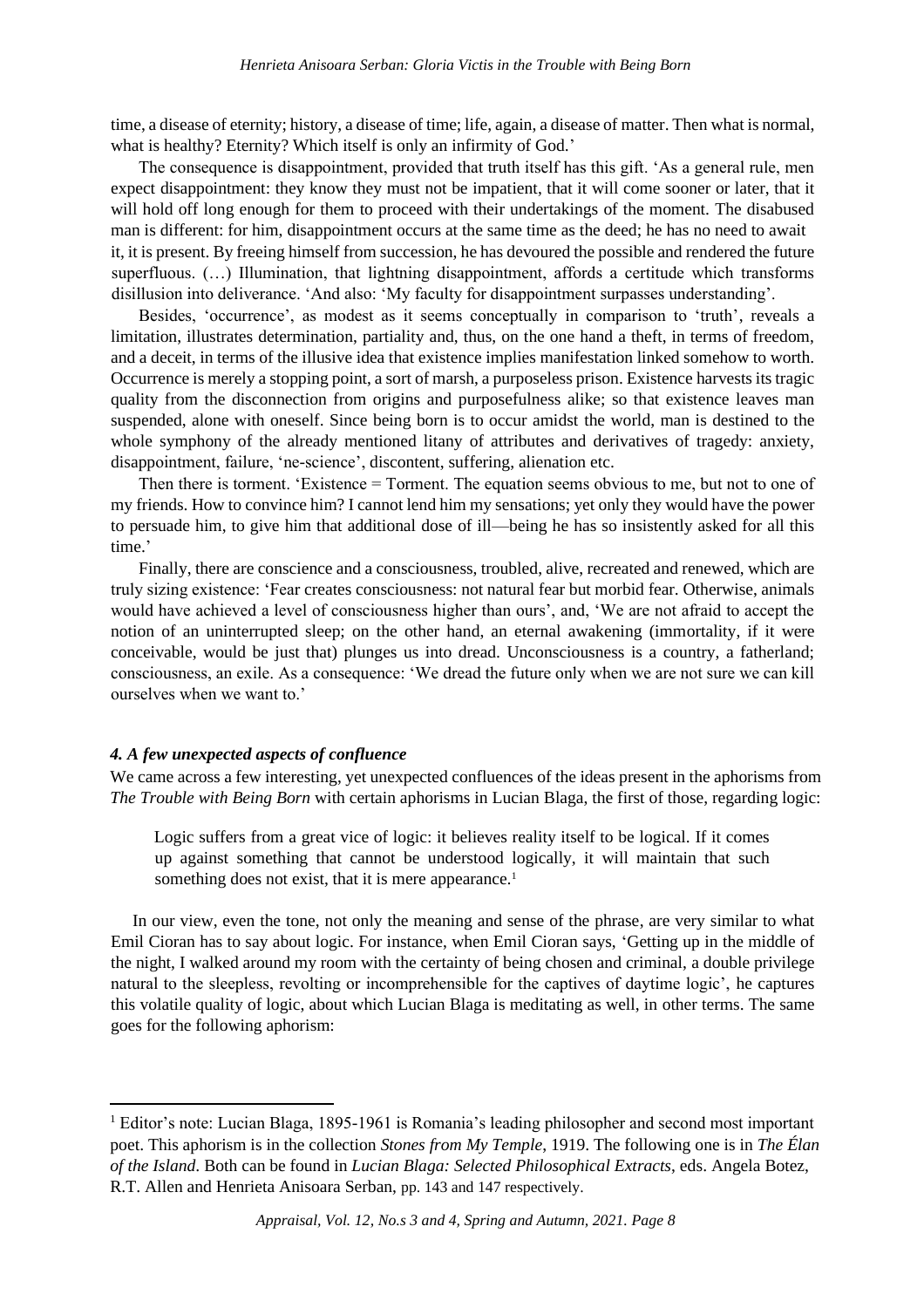Destruction and explosion of syntax, *victory of ambiguity and approximation* [our emphasis]. All very well. But just try to draw up a will, and you'll see if the defunct rigor was so contemptible. An aphorism? Fire without flames. Understandable that no one tries to warm himself at it.

Indeed, we have here a contradiction: the victory of approximation is nearing the idea about the necessity of rigor and the self-irony about the futility of aphorisms. All these have the quality to sum up indicating the relativity of reason, knowledge and logic itself, while precisely this relativity, irony and self-irony trigger a fertility of thought.

However, in another aphorism, when Emil Cioran talks about the meaninglessness of the term *being,*  he talks more or less along the same significant lines, for the relativity of logic represents the foundation for the relativity of meaning, or lack of meaning altogether: 'Whether it is spoken by a grocer or a philosopher, the word being, apparently so rich, so tempting, so charged with significance, in fact means nothing at all; incredible that a man in his right mind can use it on any occasion whatever.'

Another fascinating similarity appears in an aphorism dedicated to truth: 'That truth may also have disastrous influence upon us does not disprove its ideal value, it only proves our weakness: we are like the sick one who cannot stand the fresh, brisk air of the mountains.'

Emil Cioran proved a persistent preoccupation with authenticity of existence, and involvement with one's own existence, too, at occasions explicit, other times, implicit, to be found in Lucian Blaga's aphorisms, too. For illustration, we mention the following:

Truth abides in the individual drama. If I suffer authentically, I suffer much more than an individual, I transcend the sphere of my selfhood, I rejoin the essence of others. The only way to proceed toward the universal is to concern ourselves exclusively with what concerns ourselves.

Lucian Blaga expressed his similar view in the following aphorism:

Those who in order to live need a theory of living, those who in order to be enthused need a theory of enthusiasm, those who in order to become passionate need a theory of passion, those who in order to exist need a theory of existence— ought to leave living, enthusiasm, passion, existence in the hands of the others.

In our interpretation, if Lucian Blaga was ever to comment on the topic of the human being and existence in Emil Cioran (or, specifically on the troubled relation with existence entertained by the philosopher), would have said: 'So many trees, which ruthless winds cannot break, do break under the load of their own fruit.' And, if Cioran were to relate to Blaga he might have mentioned:

Once we step into a cemetery, a feeling of utter mockery does away with any metaphysical concern. Those who look for 'mystery' everywhere do not necessarily get to the bottom of things. Most often 'mystery, 'like 'the absolute, 'corresponds only to a mannerism of the mind. It is a word we should use only when we cannot do otherwise, in really desperate cases. *The Trouble with Being Born*).

Returning to *The Trouble with Being Born,* we may consider the following aphorism as an indication for what Emil Cioran himself, found in a self-reflective mood, might have said of his work:

We get a better hold of ourselves and of being when we have reacted against negating, dissolving books— against their noxious power. Fortifying books, actually, since they provoke the very energy which denies them. The more poison they contain, the more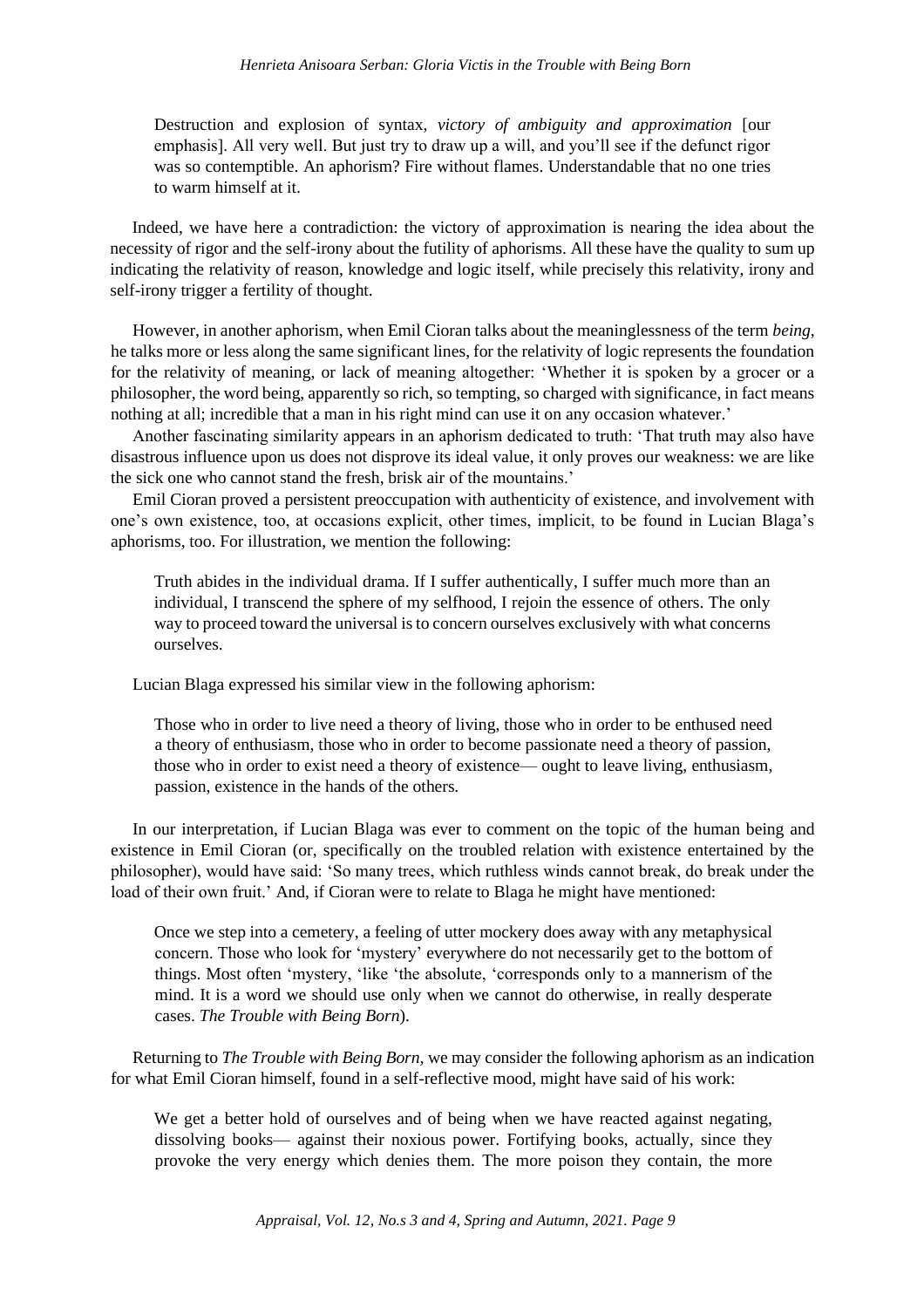salutary their effect, provided we read them against the grain, as we should read any book, starting with the catechism.

## *5. God Is Nowhere; God Is Everywhere*

*Gloria victis* turned more obvious in the struggle of the philosopher with faith, religion and God, within an impossibly difficult relation with Divinity, in the discontent full of resentment with the destructive sense and the lack of meaning assigned for creation. The 'invincible victim' is vocal and strong, not at all perplexed or really defeated by the existential puzzle. The victim rises to fight meaninglessness times and again, often attacking God, 'the unbearable paradise', the fellow believer ('What right have you to pray for me?'), albeit hopeless and quasi-disarmed by the limits of reason, human illusions, human appetite for deceit, 'nescience', futility, meaninglessness etc.

Evoking here several aphorisms is enough to capture the principal traits of Emil Cioran's religious turmoil. First, we need to highlight the vicinity of the religious turmoil (integrant part of the existential turmoil) with suffering, since suffering is an exceptional promoter of understanding:

Suffering opens our eyes, helps us to see what we would not have seen otherwise. Hence it is useful only to knowledge and, except for that, serves only to poison existence. Which, one may add in passing, favours knowledge further. 'He has suffered, hence he has understood.' This is all we can say of a victim of disease, injustice, or of any kind of misfortune. Suffering improves no one (except those who were already good), it is forgotten as all things are forgotten, it does not enter into 'humanity's patrimony' nor preserve itself in any way at all: it wastes itself as everything is wasted. Once again, it serves only to open our eyes. *After certain experiences* [our emphasis], we should change names, since we ourselves are no longer the same.

Suffering is a wide path to 'certain experiences' which trigger philosophical thought. Thus, 'In classical India, the sage and the saint were combined in one and the same person. To have any notion of such a success, we must imagine, if we can, a fusion between resignation and ecstasy, between a cold stoic and a dishevelled mystic.' And when he talks about 'certain experiences' the only considerable ones are personal; he stands alone in his quest for God and a prefiguration or clarification of faith and he is unimpressed by the example of others:

Even if I were to lose my reason, I could never bring myself to that 'uninterrupted prayer' advocated by the Hesychasts. All I understand about piety is its excesses, its suspect outrages, and askesis would not interest me a moment if one did not encounter there all those things which are the lot of the bad monk: indolence, gluttony, the thirst for desolation, greed, and aversion for the world, vacillation between tragedy and the equivocal, hope of an inner collapse…

Emil Cioran rejects convenience in religious matters: 'Appealing, that Hindu notion of entrusting our salvation to someone else, to a chosen 'saint', and permitting him to pray in our place, to do anything in order to save us. Selling our soul to God…'.

The paradox is central to this lane of religious existential investigation, as well; in the following aphorism Cioran indicates the impure path toward purity: ''He who is inclined to lust is merciful and tender-hearted; those who are inclined to purity are not so' (Saint John Climacus). It took a saint, neither more nor less, to denounce so distinctly and so vigorously not the lies but the very essence of Christian morality, and indeed of all morality.

Emil Cioran's anti-dogmatism entertains an endless quarrel with God. As we have previously mentioned, in another paragraph 'eternity is an infirmity of God', he thinks that 'the jealousy of the gods survives their disappearance', that '[w]e long since ceased to believe in the gods, and we no longer offer them sacrifices. Yet the world is still here and stands up to God and 'well-behaved' faith in all occasions, he does not approve of anything, not even the kindness of Jesus Christ, mostly in thoughts such as,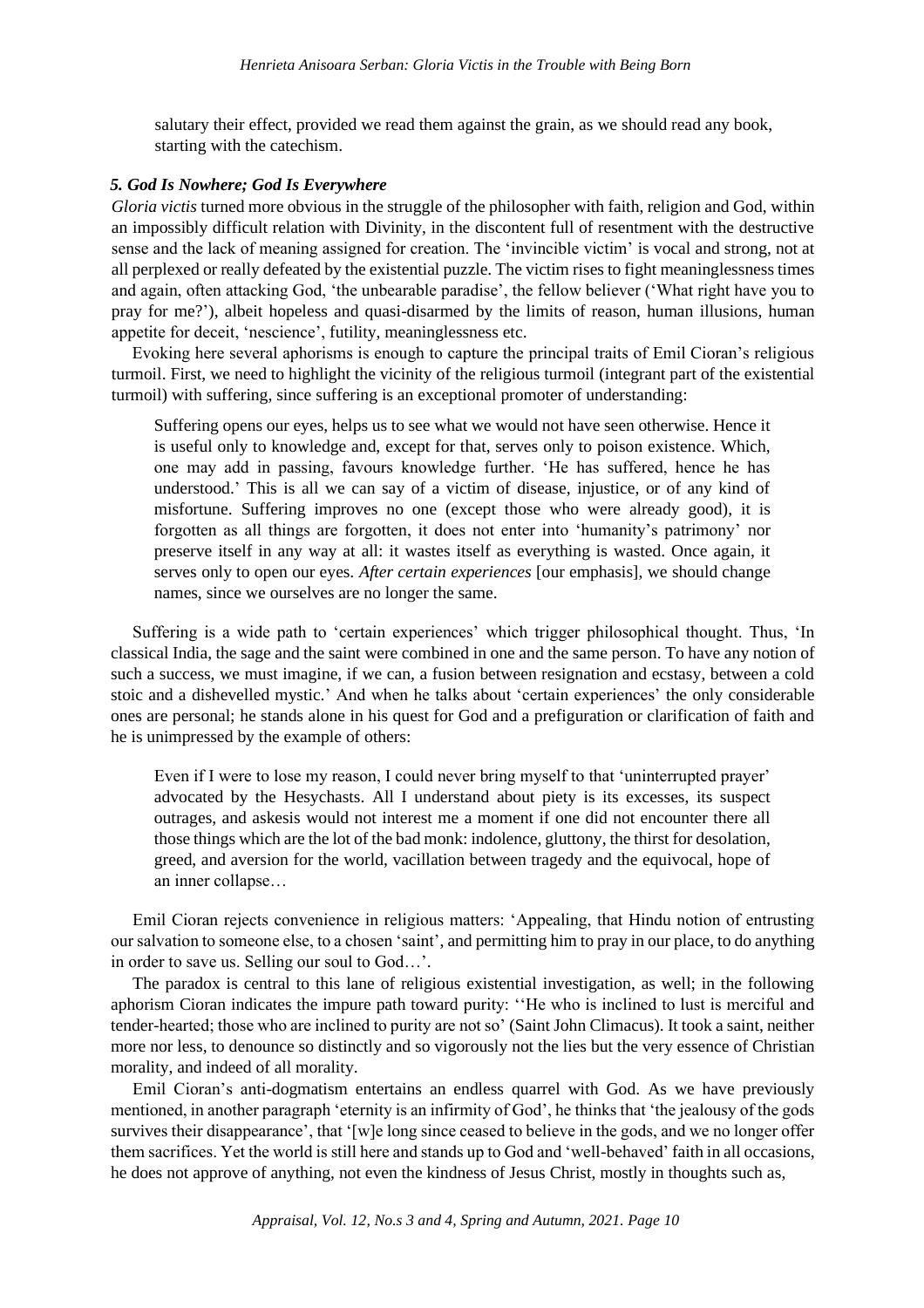The ancient gods ridiculed men, envied them, hunted them down on occasion, harried them. The God of the Gospels was less mocking and less jealous, and mortal men did not even enjoy, in their miseries, the consolation of being able to accuse Him. Which accounts for the absence or the impossibility of a Christian Aeschylus. A good God has killed tragedy.

In a distinct investigation of Emil Cioran's 'anti-theology', Marius Dobre provided a comprehensive interpretation of textual resources found in Cioran's work and of the influences received by Emil Cioran, for instance, from the sceptic philosopher Pyrrhon, in terms of anti-dogmatism, criticism, negativistic attitude and discontent with most facets of religious certitude. Another important influence is considered his professor at the University of Bucharest, Nae Ionescu, although he understood the religious act was a generally human one. The influence of Gnostics (most of all Marcion, emphasized Marius Dobre) is also mentioned and it appears explicitly in the aphorisms in *The Trouble with Being Born*. Their solution to the problem of evil is especially appealing to Cioran: there is 'a primordial Demiurge who failed the act of creation, alongside the idea of a supreme God, entirely good, willing to repair as much as possible the work of his predecessor'. The researcher discusses the similarities and differences between Cioran's anti-theology and Nietzsche's anti-theology, mentioning that Cioran himself had reservation for this comparison. Indeed, we also consider that in Cioran's case the relation to Christianity is much more complex and not simply a 'religion of the weak, of slaves, with a moral built in the detriment of real people, of supermen'. At the same time, we want to emphasize along with Marius Dobre that,

The two must be placed next to each other at least for the fact that they present their ideas in the same essayistic-literary manner. But, the Nietzschean vision of the religious phenomenon, at least that from the Antichrist, constitutes, from my point of view, another case of anti-theology.

This brings us to the next interesting observation concerning the complexities of the relation entertained by Emil Cioran with (Christian) religion and faith. Having emphasized the 'anti – theology' present in Emil Cioran's work, any interpreter is going to be puzzled by the prayer that he wrote and included in 1936 in his *Book of Delusions*. It is important to render it in its entirety:

Prayer in the wind: Protect me, Lord, from the great hatred, of the hatred from which worlds (might) spring. Appease the aggressive trembling of my body and free me from the grip of my own jaws. Let vanish that black dot that lights up in me and spreads in each and every one of my limbs, giving birth to a deadly flame in the endless black burning of hatred. Save me from the worlds born of hatred, set me free of the endless blackness beneath which my heavens die. Open a ray within this darkened night and let rise the stars (once) lost in the thick fog of my soul. Show me the way back to myself, open my path in my thick grove. Come down within me along with the sun and let my world begin.

In the light of this prayer, the relationship with God is direct open and warm, characterized by complete trust. God is the deliverer, the saviour, from the "grip of my jaws", which is a metaphor for sins and He is the hope and the light. He *can* end any darkness and provided that the prayer is fervently requiring for delivery from hatred and darkness, we also easily deduce that God is love and light, that is, salvation, ('Come down within me along with the sun'), spreading 'the thick fog of my soul' and 'my thick grove' (again, the sins and the disbelief). At the same time, He appears as the only guarantor for '(my) heavens', my salvation, rendered as well through the metonymy of a shining soul.

The major significance of the fact that an author like Emil Cioran wrote a prayer is paramount and the contents of this prayer perfectly capture the image of the religious (Christian) attitude and being. In the article published the following year, 'Emil Cioran-between Prometheus and Sisyphus', capitalizing on this paper, the accent was placed on the discovery of the hypostases of the philosopher as believer: either a Promethean image of the daring believer rising against God in search of the authentic meaning of God, believer, religion and, at an extreme, the Sisyphus image of believer, happy fulfilling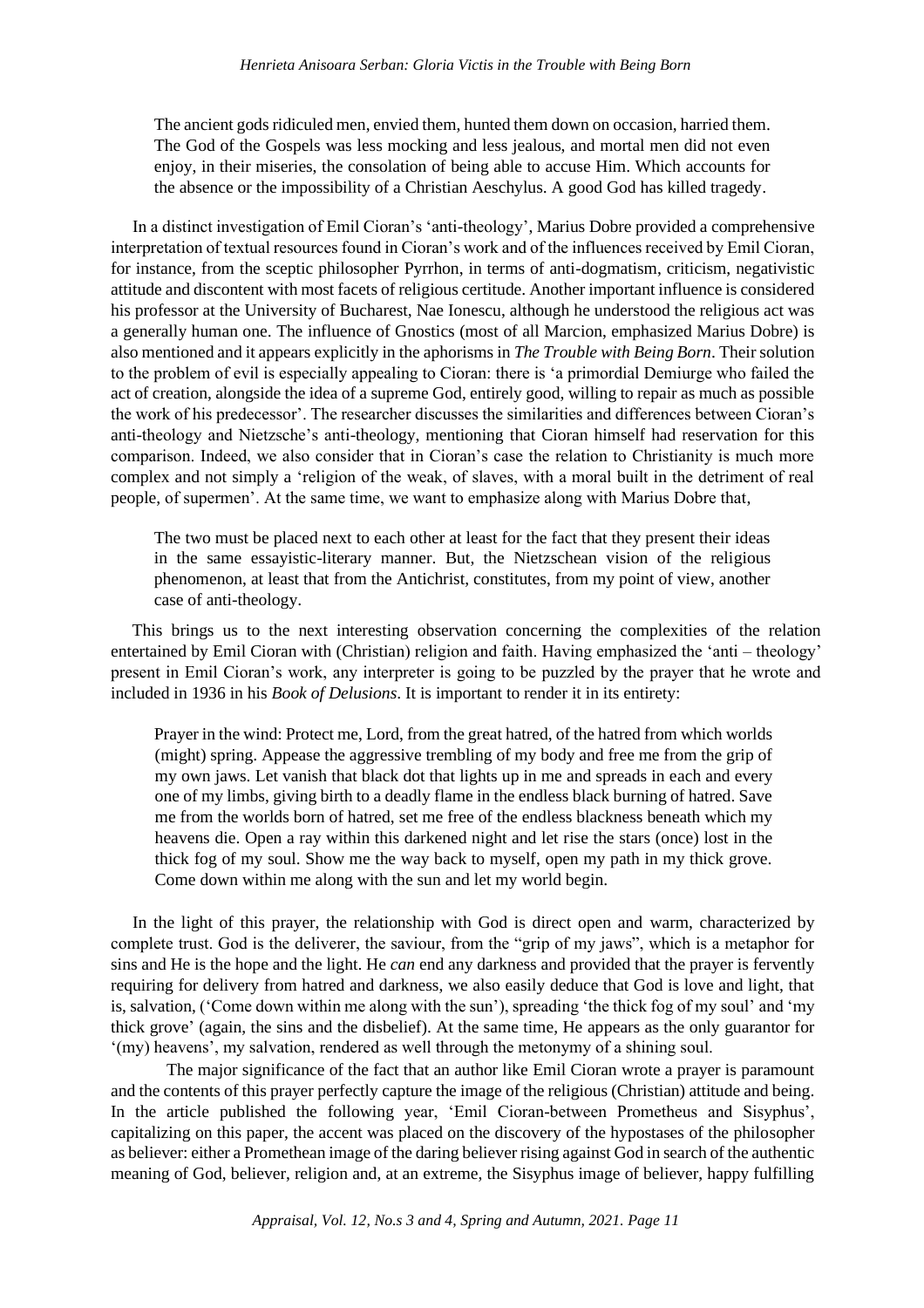his omen, while carrying up the hill his boulder of faith, as heavy, rough, futile and temporary as it might be.

## *6. Gloria victis!*

The interpretations underlined so far and the selected quotes prove from various perspectives the fact that Emil Cioran brought paradox (and inconsistency) at the higher rank of method. The paradoxes with their included contradictions and antinomies explain how existence is the ultimate trial and the meaningful ontological effort necessary for the human being to keep on living. Living is creation of meaning and struggle with powerful meaninglessness at the same time. Cioran was not someone to think that philosophy transforms "chaos into cosmos/order and meaning", or that ontology was cosmology's highest aim and dream. However, he is facing in his works the puzzling manifestations of truths in the forms of existentially accessible meanings, brought up in dialogue with his own accusations of meaninglessness against existence and everything else. Space is not the final frontier, so to speak; the final frontier for man is meaning, which is, paradoxically, man's dazzling and victorious contribution to a meaningless and brief existence.

Existing does not necessarily entail existence. Nevertheless, being born casts one into existence and for those cursed with the metaphysical core, it is something always bigger than life, cruel and glorious, it is doomed to failure, yet, in glorious symphonic harmonies. Whenever Logos is exhausted, or overcame, or failed, it gets transformed in Melos.

The "patron of the defeated", as Cioran referred to himself in one occasion, was as much provoked by meaning as well as by meaninglessness; and this bleak vision of human life described mostly by lack of meaning proved to be eventually absolutely necessary for the renewal of the endless quest for meaning, found beneath his own metaphysical lament about meaninglessness of the being and of the human universe. From this perspective, metaphysical turmoil is the entire hope for a meaningful existence, since there (in the midst of metaphysical turmoil) all meaning is present in nascent form. As a consequence, meaninglessness is still meaningful. Thus, meaning is inescapable and it is the genuine source of suffering, salvation and victory. Quite probable, this represents the paradoxical affirmation of the philosophical privilege, if there ever was one, and this is, truly, "Gloria victis".

*Henrieta Anisoara Serban*

# *Bibliography*

Boboc, Alexandru (2020). *Logos melos* [Logos and Melos]. Bucharest: Editura Academiei.

- Botez, Angela, Allen, R.T., Henrieta Ani eds. (2018.). *Lucian Blaga.Selected philosophical extracts*. Vernon Series in Philosophy. Delaware: Vernon Press.
- Cioran, Emil (1991). *Cartea ama* [The Book of Delusions], Bucharest: Editura Humanitas.
- Cioran, Emil (2011). *The Trouble with Being Born*. Transl. from French by Richard Howard, second edition. New York: Seaver Books.
- Dobre, Marius (2011), "How to Build an 'Anti –Theology'. The Case of Emil Cioran", *European Journal of Science and Theology*. 7 (3): 47 –58.

Elias, Camelia (2010). 'E. M. Cioran, The Book of Delusions'.*Hyperion*, V (1): 53 –82.

- Serban, Henrieta (2012). *Emil Cioran – între Prometeu s Sisif* [Emil Cioran Between Prometheus and Sisyphus]. "Revista de Filosofie", No. 1: 71 –78.
- Serban, Henrieta (2011). *Prayer in the Wind (Emil Cioran)*. The Autumnal Conference of the Academy of Romanian Scientists. Dorna Arini, Romania.

Stuparu, Ada (2019). 'Emil Cioran –with Marin Sorescu'. *Saeculum.*48 (2): 39 –53.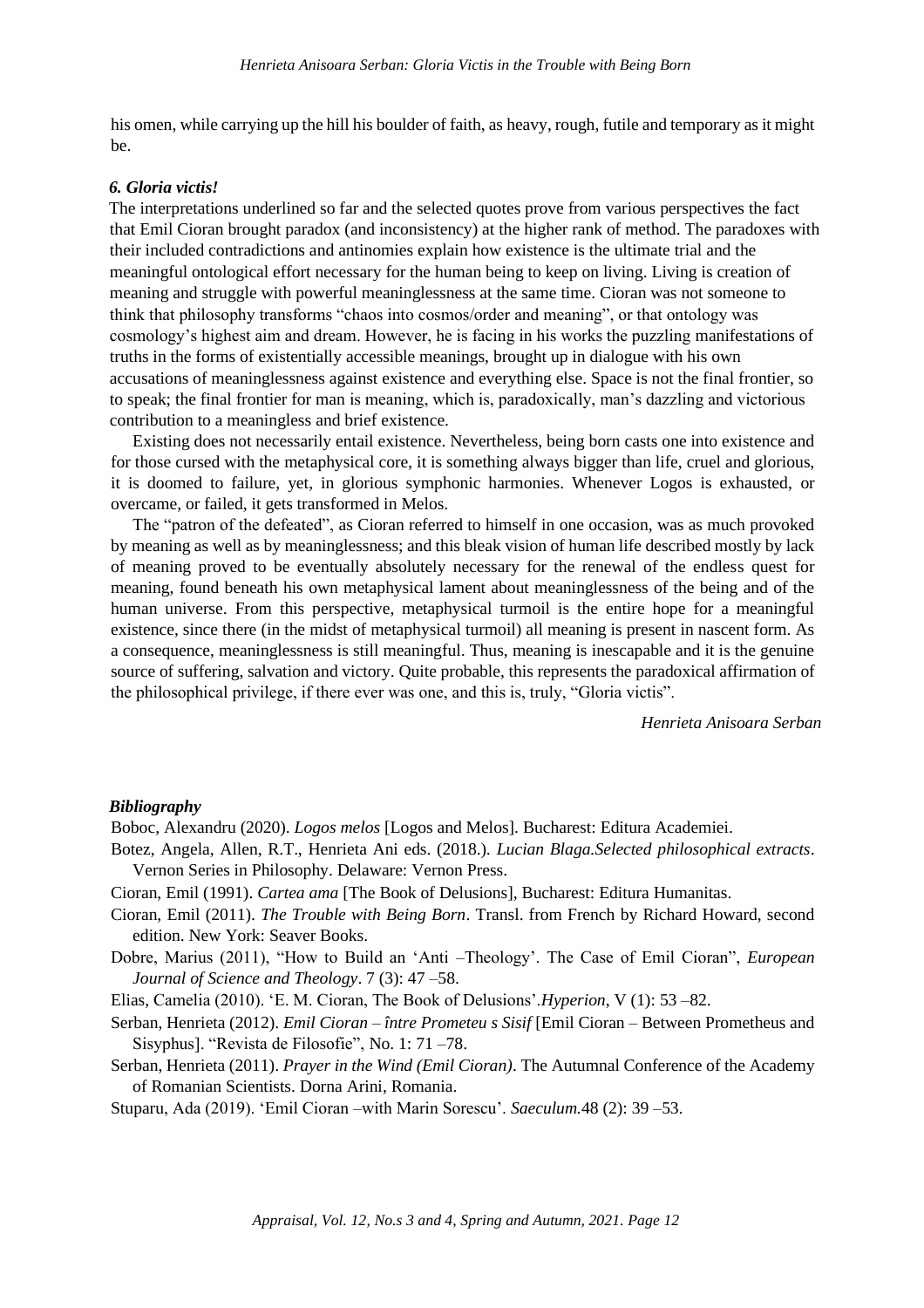# **SOPHISTICATION AND SUPERIORITY: AN APPRAISAL OF 'TRUE HUMOUR'**

# *Giorgio Baruchello and Ársæll Már Arnarsson*

# **Abstract**

In this paper, we address *true humour*, which three luminaries in Western thought have already sought to resolve. They were, respectively, Joseph Addison in 18<sup>th</sup> Century Britain, Arthur Schopenhauer in 19<sup>th</sup> Century Germany, and Luigi Pirandello in 20<sup>th</sup> Century Italy. First, we present their reflections about humour in general and their specific conceptions of 'true humour' in particular. Second, we offer a concise rendition of the three main theories of humour in Western philosophy, i.e., superiority, incongruity and relief. In the third and last place, we discuss true humour in the works of Addison, Schopenhauer and Pirandello, indicating how it constitutes an instance of the superiority theory of humour, despite this theory being, in modern times, the subject of extensive criticism. We conclude with some reflections on how the three main theories of humour can be combined.

# **Key Words**

Addison, incongruity, Pirandello, relief, Schopenhauer, superiority

# *1. Introduction*

In the 19th Century, the great French novelist Victor Hugo stated peremptorily that '[f]un is (like cant, like humour,) an exceptional, untranslatable word'. In all likelihood, only the Britons knew what all these strange words actually meant. Ironically, the Britons of Hugo's day were also quite unsure about this matter, or at least about 'humour', to be precise. For one, the prolific author and Protestant dissenter, Edwin P. Hood, noted: 'No doubt, we feel better what humour is than we can describe it'; even its 'etymological sense' can be of little help *vis-à-vis* finding a clear definition, although it points interestingly toward 'good humour' and 'the incessant play of lively and natural feeling… which extends its sympathies to all be. The passing of time did not help much, in Britain and elsewhere. In the first half of the 20th Century, the great G. K. Chesterton could still write:

Humour, in the modern use of the term, signifies a perception of the comic or incongruous of a special sort; generally distinguished from Wit, as being on the one side more subtle, or on the other side more vague. It is thus a term which not only refuses to be defined, but in a sense boasts of being indefinable; and it would commonly be regarded as a deficiency in humour to search for a definition of humour.

In the second half of the last century, the famous Italian writer and semiologist Umberto Eco observed, a tad sarcastically:

The greatest thinkers have tripped on the comical. They managed to define thought, being, God, but not why we laugh madly at a gentleman who is walking down the stairs and suddenly trips and falls. When they came to explain this, the greatest thinkers got entangled in a vast net of contradictions, whence they emerged, after huge efforts, with very thin answers.

In our brave century of computerised models and big data science, some researchers have, quite simply, given up. For instance, having found this 'folk category' too semantically frustrating, the linguists Phillip Glenn and Elizabeth Holt prefer dismissing it altogether as 'a particularly useful, analytic category', focussing instead on artificial yet more easily-measurable terms.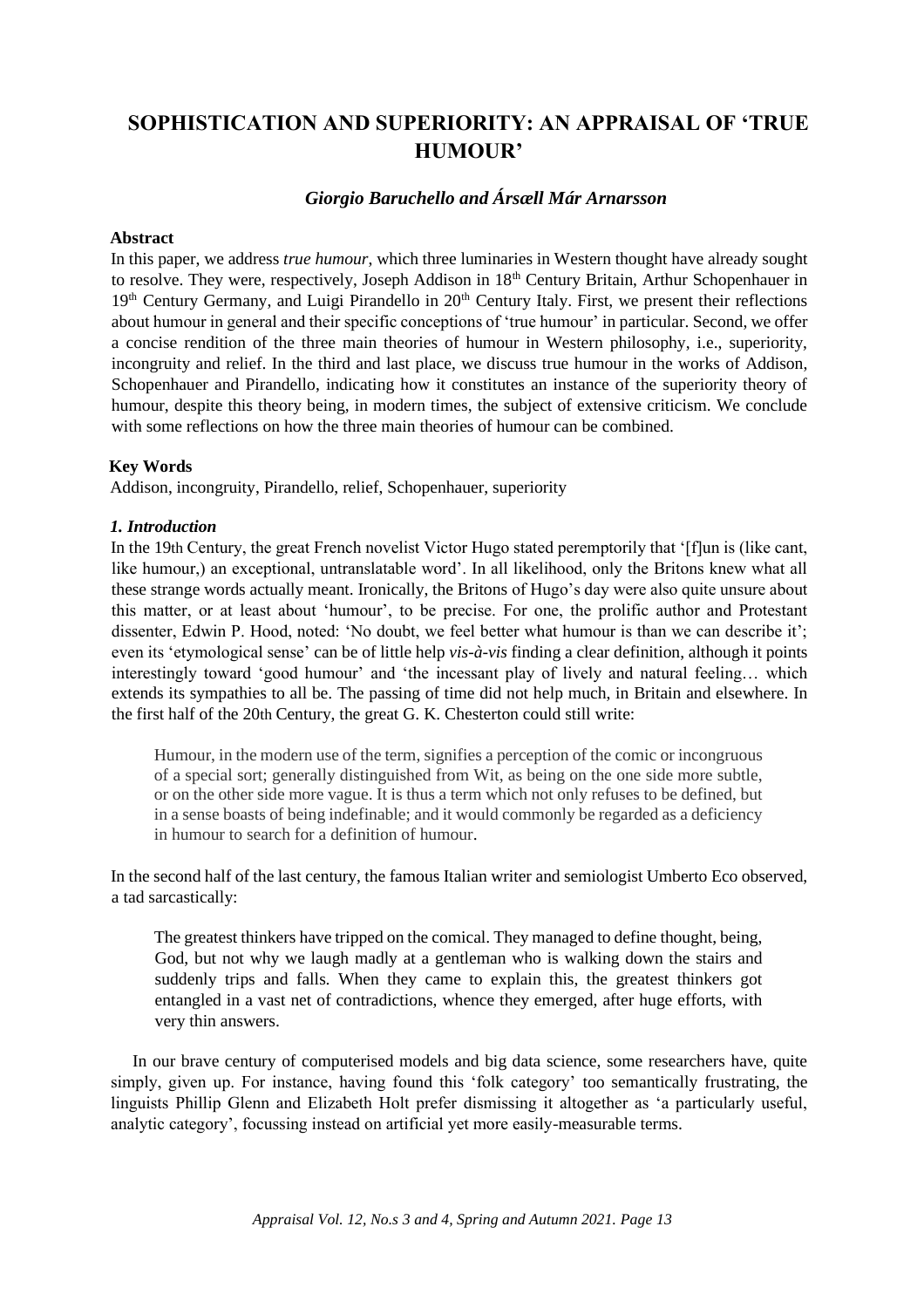# *2. True Humour*

It is therefore somewhat puzzling, and somewhat amusing, that there may have been thinkers who believed that they could determine not just what sheer 'humour' was, but indeed 'true humour' itself. They are not many, truth be told. Maybe just three and four, to be precise.

# **2. 1. Joseph Addison**

Piling paradox upon paradox, the first recorded voice in this small yet distinguished 'true-humour' chorus is that of Joseph Addison, the father of the London's 18th Century *Spectator*, who admitted that it was 'much easier to describe what is not Humour, than what is'.

Nevertheless, Addison gave his best shot at this seemingly hopeless task by listing the 'Qualifications' of the 'Genealogy' that should apply to 'Humour', were humour ever to be conceived of as 'a Person' in flesh and blood. 'Truth' would then be 'the Founder of the Family', 'Good Sense' its son, who would beget in turn 'Wit, who married… Mirth, by whom he had Issue Humour.' *Qua*  child of such an 'Illustrious Family', 'Humour' is said to have to be able to please the various relatives by adapting to their 'different Dispositions': 'sometimes' it should be 'grave' and 'solemn', 'sometimes airy… and fantastick', other times 'serious' or 'jocular'. Under any and all such circumstances, humour 'never fails to make his Company laugh'.

Addison also drew two parallel genealogical tables, opposing and distinguishing between 'True Humour', which 'generally looks serious, whilst every Body laughs about him', and 'False Humour', which 'is always laughing, whilst every Body about him looks serious.' The proof of the authenticity of humour would therefore be, as it has been proverbially the case for pudding, in the eating. False humour laughs aloud and ceaselessly but leaves its audience unimpressed. 'True humour', instead, makes people laugh while feigning gravity: 'Ridicule is never more strong, than when it is concealed in Gravity'.

Unfortunately, even eating the pudding may not be good enough a standard for appraisal. As Addison's collaborator Richard Steele observes: '(I)n Elections for Members to sit in Parliament', one can witness shrewd individuals who parade most successfully a degenerate 'Capacity for prostituting a Man's Self in his Behaviour, and descending to the present Humour of the Vulgar'. Among uneducated and unsophisticated sorts, unrefined 'Raillery' that 'is full of Motion, Janty and… Impertinence' does 'commonly pass, among the Ignorant,' as 'Humour.' And as Addison concedes, in a mirror-like reflection: 'It must be confessed that good Sense often makes a Humourist; but then it unqualifies him for being of any Moment in the World, and renders him ridiculous to Persons of a much inferiour Understanding.'

# **2. 2. Arthur Schopenhauer**

The second voice in the tiny chorus is that of Arthur Schopenhauer, who thus went to show the world that Germans, *pace* much malign prejudice, might know a thing or two about humorous matters. Specifically, in his hefty masterpiece, *The World as Will and Representation*, Schopenhauer pens a definition of 'humour' (Germanised into *humor*) by way of opposition to 'irony': 'if… the joke is concealed behind seriousness, then we have irony. […] The converse of irony is accordingly seriousness concealed behind a joke, and this is humour. It might be called the double counterpoint of irony'.

Britons had got it all wrong. Addison's earlier intuitions on 'True Humour' are turned upside down. It is now irony that makes fun by feigning seriousness, e. g., 'Socrates' *vis-à-vis* 'Hippias, Protagoras, Gorgias, and other sophists, and indeed often to his collocutors in general.' Humour, instead, is seriousness feigning fun.

Schopenhauer's distinction between irony and humour does not stop here, however. As he writes: 'Irony is objective, that is, intended for another', whether it is the audience or the adversary, so that they may eventually learn something. 'Humour', on the contrary, 'is subjective, that is, it primarily exists only for one's own self', who is 'in a serious and sublime mood', but at the same surrounded by an inescapable and inescapably silly or obnoxious 'external world… to which [the self] will not give itself up' and therefore retort by casting something deep and often gloomy in a 'joke'. Whereas '[i]rony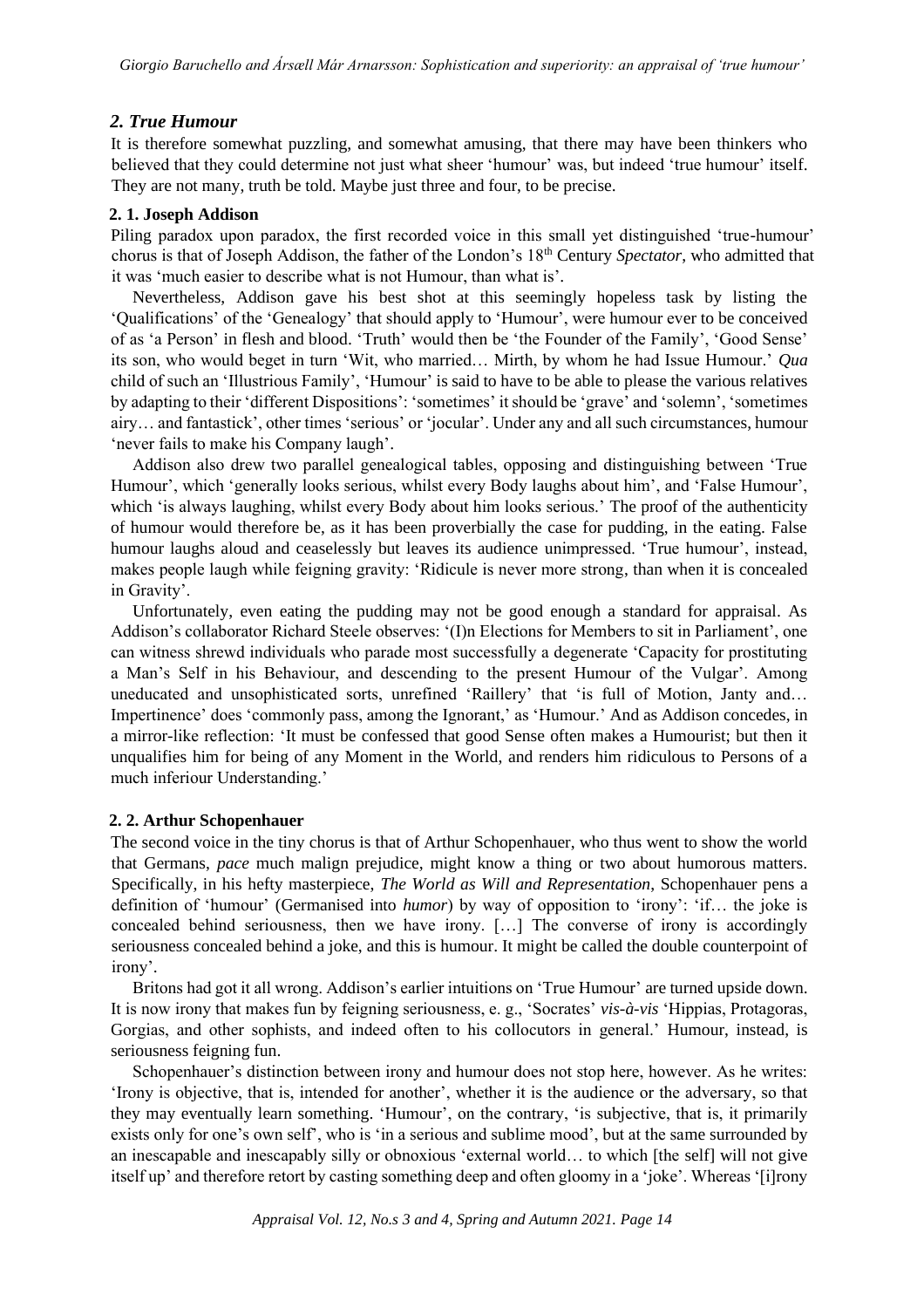begins with a serious air and ends with a smile', the opposite is true of 'humour', e. g., Hamlet saying to the annoying Polonius, who was taking his leave from his prince with all sorts of pompous apologies: 'You cannot, sir, take from me anything that I will more willingly part withal, except my life, except my life, except my life.

The sublime seriousness, or serious sublimity, lurking behind 'humour' and the work of the 'true humourist' are also said to be rooted in the very etymology of the term, insofar as 'humour depends on a special kind of mood or temper (German *Laune*, probably from *Luna*) through which conception in all its modifications, a decided predominance of the subjective over the objective in the apprehension of the external world is thought. 'Nevertheless, Schopenhauer complains that 'at the present day the word humorous [*humoristisch*] is generally used in German literature in the sense of comical [*komisch*]', so that cheap jokes and vulgar comedies are given 'a more distinguished name than belongs to them.' Yet, as he insists, 'humour is borrowed from the English to denote a quite peculiar species of the ludicrous,' namely one that 'is related to the sublime, and which was first remarked by them.' In Schopenhauer's view, 'it is not intended to be used as the title for all kinds of jokes and buffoonery, as is now universally the case in Germany, without opposition from men of letters and scholars.'

Whether this opposition ever emerged and got adequately discussed by Teutonic *literati* and academics, it is not clear. Certainly, the ordinary, unsophisticated use of 'humor' to refer to all sorts of funny things continues to this day, *pace* Schopenhauer's protestations. The history of natural languages, German included, is evidently full of ironies.

#### *3. Luigi Pirandello*

Having completed his doctoral studies in Germany and coming from the country that had civilised the Britons in the first place, Luigi Pirandello felt well-suited to tackle the issue of 'true humour' a third time, in a lengthy essay entitled *L'umorismo*. In point of fact, in the puny chorus that has been identified hereby, Pirandello is the voice who gets the longest and most articulate bits to sing solo.

Echoing Schopenhauer, Pirandello claims that it is possible to distinguish between 'humour understood in a broad sense, as commonly done, and not just in Italy;' and 'a narrower and particular sense, with well-defined and peculiar characteristics, which is for [Pirandello] the right way to understand it.' On the one hand, the 'much broader sense comprises… the comical in its various expressions'. On the other hand, there can be, as Addison had already written, 'true humour'. This more sophisticated and authentic version of humour is not confined to either modern or Anglo-Germanic literature, but it can be retrieved 'in the ancient as well as modern literature of every country, … but in considerably lesser amount; indeed, in only few exceptional instances'.

The entire second part of Pirandello's essay is about the characteristics of 'true humour'. However, already in the first part, Pirandello anticipates a number of these characteristics or, at least, some instances of 'humour', if not 'true humour' proper. Thus, for one, Pirandello follows the German philosopher Theodor Lipps' lead in exemplifying 'humour' by reference to 'Socrates attending *The Clouds* at the theatre and laughing with the audience at how [Aristophanes] ridicules him'. For another, Pirandello highlights in a quote from Antonio Panizzi (an Italian literary critic who had lived and worked in England for many years) the description of Francesco Berni's Renaissance poetry as marked by 'the peculiar benevolence whereby [Berni] looks, with indulgence, ... upon human errors and ills.'

Well aware of its geo-etymological origins, Pirandello mentions the archetypally 'English... humour', i.e., 'the facetiousness of those who keep a grave demeanour while joking.' In its 'true' form, this 'humour' is then distinguished from 'art in general, as this was taught by rhetoric', because of its 'intimate, inaccurate, essential process that, inevitably, de-structures, dis-orders, dis-accords'. In particular, the medieval poet Cecco Angiolieri is singled out for the sharp contrast between his conspicuously light-hearted tone and the clear perception by the reader that 'Cecco never truly enjoys [, as he declares,] his torment, though he casts it in a clever and lively shape' that, according to Pirandello, is typical of 'Tuscan… popular' culture.

Humour is not 'irony', Pirandello claims, since the latter 'is almost always comical yet without pathos'. Instead, citing *verbatim* the literary critic Momigliano, Pirandello underlines how 'humourists' make fun of their own 'melancholy', thus displaying a 'painful dualism', which is 'the true consolation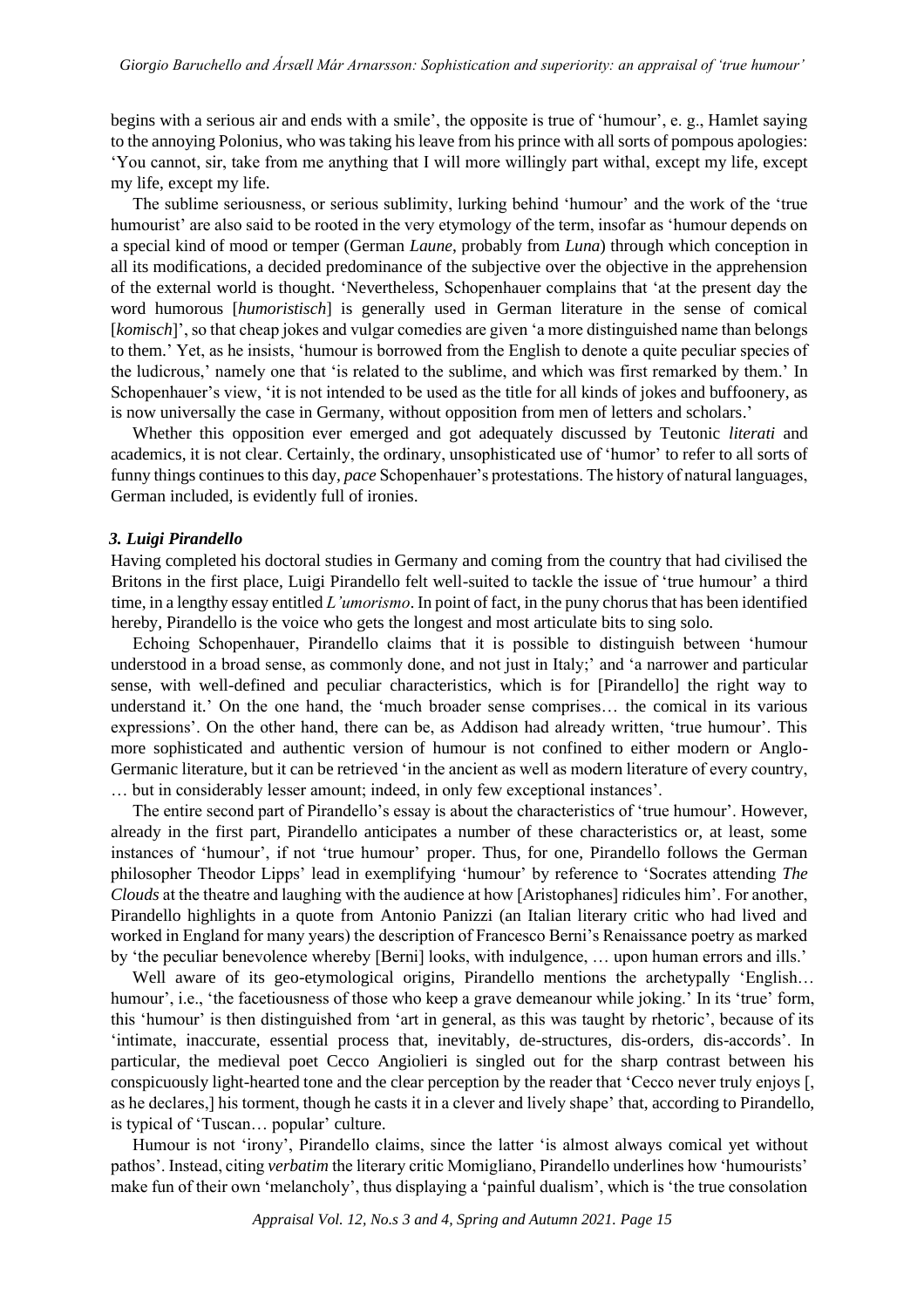of desperate people.' Above all, 'Don Quijote' is celebrated as an astounding specimen of 'humour's laughter', such that, 'the comical is overcome, not by the tragic, but through the comical itself.' As a result, when reading Cervantes' famed novel, '[w]e commiserate while laughing, or laugh while commiserating'.

'[T]rue humour', finally, is said explicitly and expressly to consist of 'the feeling of the contrary' [*sentimento del contrario*], i.e., sensing 'how every ridiculous event… is followed by deep bitterness, like shadows follow each and every one of our steps'. Thus, the personal credo of the Italian monk, philosopher and cosmologist Giordano Bruno is claimed to be nothing less than 'humour's motto': *In tristitia hilaris, in hilaritate tristis* ['Happy in sadness, sad in happiness']. (Condemned as a heretic, Bruno was burned at the stake by the Inquisition in 1600. Despite his motto, he did not laugh while being set ablaze.)

This deep psychological spring of humour is the reason why, in the second part of his essay, Pirandello can explain the enormous disagreement among philosophers, *literati* and psychologists about the exact characteristics of humour. According to Pirandello, this pivotal 'feeling of the contrary' can be elicited in all sorts of ways, by reference to all kinds of human circumstances, under all varieties of stylistic constructions, and by burrowing into all manners of 'contradiction', or incongruity, such as: melancholy and forgiveness; melancholy and resentment; ridiculousness and seriousness; illusion and reality; morality and calculation; intimate feeling and social convenience; habit and logic; consciousness and substratum (i.e., the unconscious); justice and injustice; hope and fear; our past selves and our present selves (as discussed by Pascal); busy daily life and life's emptiness or meaninglessness; genius and insignificance; etc.

Psychologically, the first step in the whole 'feeling of the contrary' is observing a person's 'alertness to the contrary', e.g., when we meet an old lady covered in 'make-up' and 'youthful clothes' in the vain attempt to look much younger. Such an odd sight is laughable and it is the very essence of 'the comical'. The second step takes place when the same person starts reflecting, however briefly, on the reasons why the old lady may be doing that, e.g., 'to pitifully convince herself that she may be able to get her much-younger husband to keep loving her'. At that point, the person at issue steps beyond the initial simple alertness, and well into 'the feeling of the contrary'. That is where 'the humorous' resides, according to Pirandello.

Artistically, as Pirandello comments on Russian, Italian, French, Spanish, German and British literary sources, 'reflection' seems to play a fundamental role in 'humorously' breaking, or interfering with, the 'spontaneous' imaginative inertia and compositional 'harmony' of the fictional creation, e.g., by way of 'intrusion', 'variations and digressions', but only as long as this 'reflection' is as 'spontaneous' and organic to the fictional creation as the original inertia and harmony.' [G]enuine humour' cannot arise from 'mere verbal contradiction', 'rhetorical decoy 'or conceptual 'contrast between ideality and reality', but requires an 'immediate doubling' of any 'feeling' or 'thought… into its contrary', as though the feeling or thought immediately reflects back onto itself and traces in its opposite its own very point of origin.

According to Pirandello, this crucial 'doubling' [*sdoppiamento*] of feeling and/or thought does not occur in 'the comical, the ironic, the satirical', while it reveals itself in the creations of sophisticated 'humourists', who are artists possessing, within their heart, the bittersweet duplicity which allows them to create 'that which looks like them'. Unlike 'comics and satirists', humourists are not cold or stern judges, even in the face of 'theft' and 'murder'. Unlike 'sociologists', they grasp objectively the sad and troubling truths about living people, but also empathise with them. Unlike 'epic or tragic poets', humourists do not present 'heroes' facing bravely life's 'contrary and repugnant elements'. Indeed, humourists may 'dislike reality', experience all the painful contradictoriness of 'Being' and the meaninglessness of 'the naked life', and even enjoy 'unmasking' human mendacities and inconsistencies; but they are not 'angered', distanced, or ennobled by any of this, about which they say, humbly: 'that's life!' That's all that, *au fond*, 'humourists' can state in their 'deconstructing' works of 'humour'.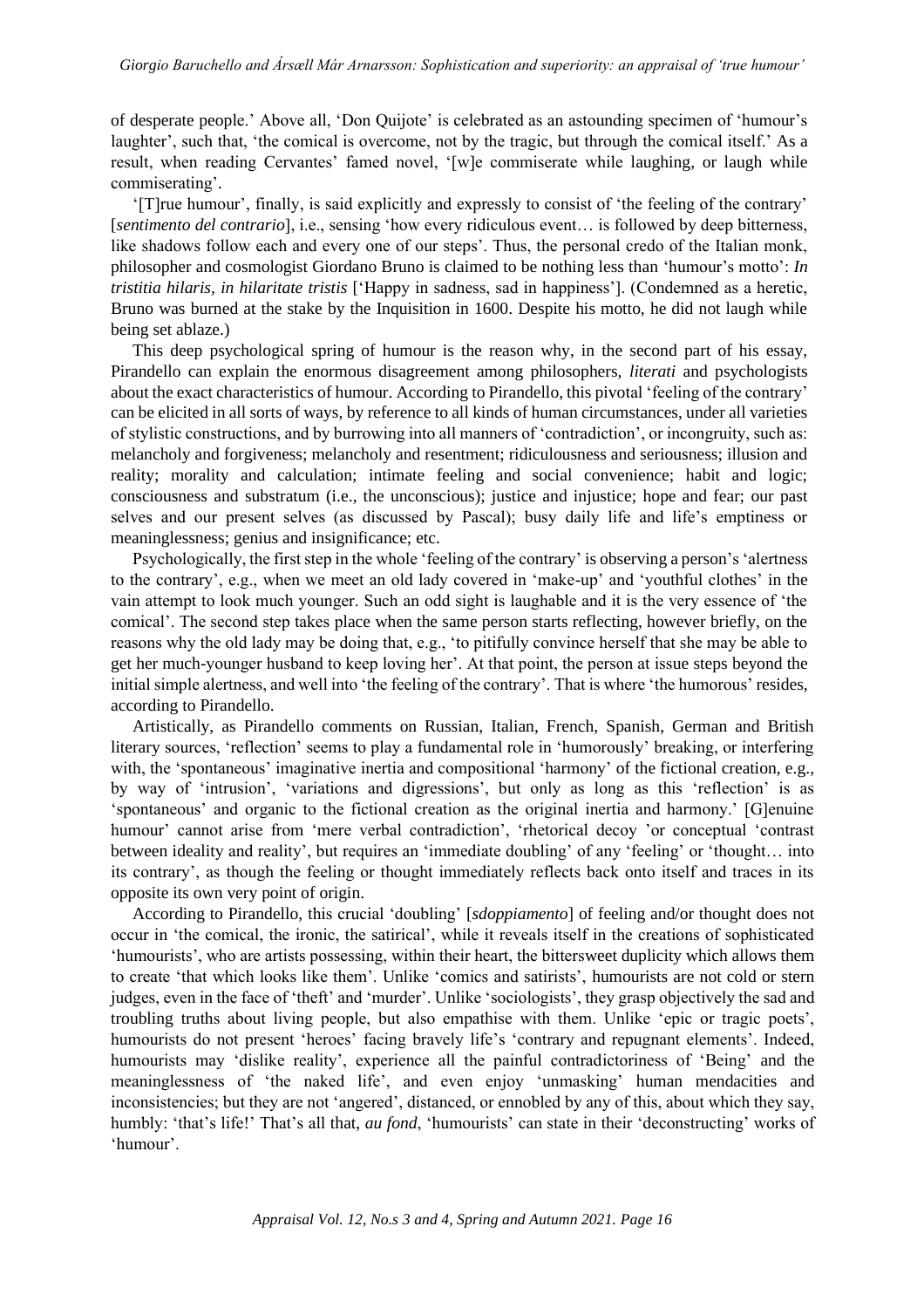#### *Digression*

A completely different interpretation of 'true "humour"'—the adjective being cast tellingly between quotation marks—was suggested by humour scholar Simon Critchley in the early 21<sup>st</sup>century.

Specifically, Critchley equates ''true' humour' with personally and/or socially 'radical' or 'critical' forms of humour, e.g., corrosive comedies, biting satires and scathing jokes that are not 'reactionary' and that can lead to progressive 'change', whether individually or collectively.

# *Three Theories*

Back in the enlightened century of Addison and *The Spectator*, the British physician and philosopher David Hartley had already compiled many interesting observations on, *inter alia*, the fun that most people have at noticing the errors of unsophisticated 'children, rustics, and foreigners when yet they act right, according to the truly natural, simple, and uncorrupted dictates of reason and propriety, and are guilty of no other inconsistency, than what arises from the usurpations of customs over nature'.

Seemingly innocent, this widespread form of fun recalls a well-established tradition of philosophical characterisation of laughter *qua* mockery, derision, ridicule, or scorn. This tradition underlines the fun that we have, implicitly, whenever taking delight in our being better than someone else, or in being better at something than someone else, or at least in thinking that we are so. As a child uttered naughtily in a Scottish primary school in the mid-1980s: 'Keep Scotland clean; throw your litter into England.'

Implying a superiority of the Scots with respect to their southern neighbours, this childish joke is just one of countless instantiations of the so-called 'superiority' theory of laughter and, of late, humour. The superiority theory is however only one of three recurrent philosophical theories of laughter and humour, all three of which we are going to summarise concisely in the next few paragraphs.

# 1. **Superiority**

The superiority theory focuses on the evil that laughter and, most probably, humour, seem to contain on many occasions, insofar as they pivot around temporary or lasting forms of social inclusion/exclusion, hierarchical separation, and/or outright disparagement. Examples of this sort of laughter are legion, whether we look at current literary sources or ancient ones. They include, for instance, schoolboys' pranks, soldiers' practical jokes, ethnic and group-based jokes, such as Austrian jokes in 19<sup>th</sup>century Germany (and *vice versa*), blonde and Polish jokes in 20<sup>th</sup> century USA, *carabinieri* jokes in today's Italy, and Danish jokes in contemporary Iceland. Albeit somewhat *passé* and frowned-upon in polite circles, every nation has had its own recurring target/s and every mentally able, adequately socialised person can understand these jokes. Clearly, they would not count as 'true humour' *à la* Critchley.

The characterisation of laughter as mixing good (e.g., pleasure) with evil (e.g., humiliation) and its centring on mild or even forceful mockery of another, if not of oneself at times, have been predominant in the history of Western philosophy. Though short and sparse, many major thinkers have uttered comments on these negative connotations of laughter, e.g., Plato (*Philebus*), Aristotle (*Poetics*), Cicero (*De oratore*), Hobbes (*Leviathan* and *Human Nature*) and Descartes (*The Passions of the Soul*). In particular, Plato wrote of *phthonos* [envy] *qua* necessary malicious ingredient of all laughter. It is, however, Thomas Hobbes' much-later notion of 'sudden glory' arising from 'comparison' between the enjoyer of a joke and the butt of one that has become the scholarly shorthand for this theory of laughter and, in times closer to us, humour, which acquired its present meaning only in the  $17<sup>th</sup>$  century.

# 2. **Incongruity**

As proud and as 'superior' to his fellow humans as the notoriously misanthropic Schopenhauer may have felt in real life, the definitive 1859 edition of his already-cited *World as Will and Representation* contains a chapter devoted to 'the ludicrous' articulating a very different theory of laughter and, nominally too, humour. Specifically, Schopenhauer formulated therein a version of the so-called 'incongruity' theory, which he explains as based on 'the opposition… between perceptible and abstract ideas'. Such an opposition generates 'paradoxical, and therefore unexpected, subsumption[s] of an object [or more] under a conception which in other respects is different from it. Accordingly, the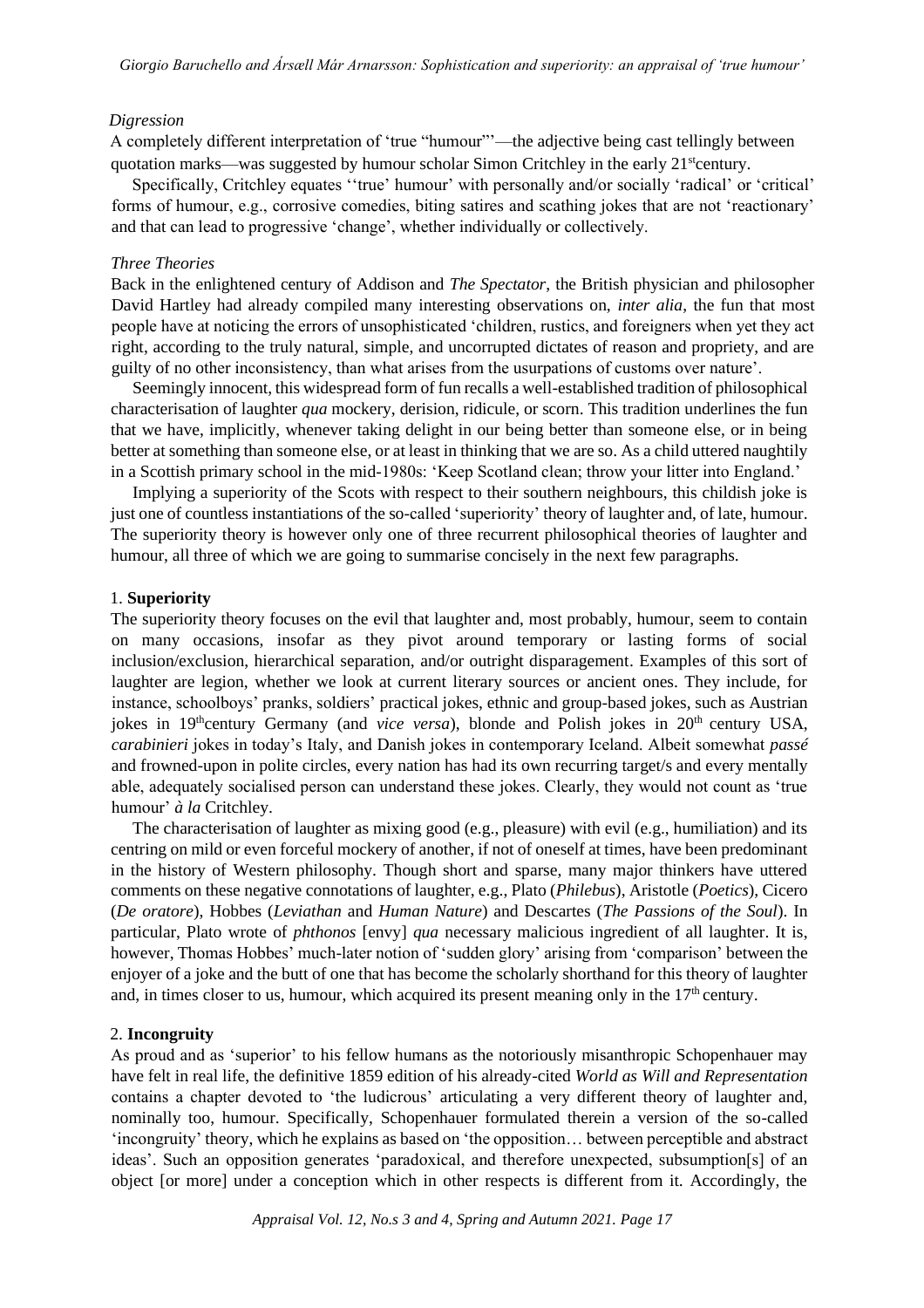phenomenon of laughter always signifies the sudden apprehension of an incongruity between such a conception and the real object thought under it,' e.g., juxtaposing a piccolo and a tuba as 'musical instruments'.

Concerning the birthplace of the incongruity theory itself, most scholars agree that it is probably a brief set of reflections penned by Francis Hutcheson in 1750, whereby Hobbes' idea of 'sudden glory' is forcefully criticised and 'laughter' is reconceptualised as a positive instrument that allows people to feel good with one another, reduce mutual 'resentment', and find ways to 'reconcile' after quarrels. Moreover, Hutscheson supplies instances of amusing association of contrasting ideas, e.g., puns and witticisms, all of which do not seem to imply any comparison or denigration. Though often cited in the literature about humour, it should be noted that Hutcheson's work focuses on 'laughter' alone and mentions humour solely *qua* 'humourists', and only once in the whole text.

Today, the incongruity theory enjoys much currency. Noël Carroll claims the incongruity theory to be the most popular today among philosophers. To boot, Terry Eagleton's reduces most contemporary 'minor' or alternative theories to it: 'the play theory, the conflict theory, the ambivalence theory, the dispositional theory, the mastery theory, the Gestalt theory, the Piagetian theory and the configurational theory.' In addition, linguists, not just philosophers, are keen to describe incongruity as a 'violation' of Grice's 'principle of co-operation' between speaker and audience, i.e., saying as much as needed of what is believed to be true and relevant, while avoiding 'obscurity… ambiguity… prolixity' and disorder. In other words, the heart of laughter and humour is to be found in a conflict between a normal of mode of communication and an intentionally abnormal, hence funny, mode. Indeed, the normal mode is said to be presupposed also when 'mode adoption' occurs, i.e., when a person's 'first humorous remark' is followed by another's 'additional indirect humour'.

# 3. **Relief**

18th century Britain was also the birthplace of the third and most common theory of laughter and humour. Here we must recall the 3<sup>rd</sup> Earl of Shaftesbury, who was probably the first thinker to pen a substantial essay carrying explicitly in its title the fully de-medicalised, modern notion of 'humour'. In this socalled 'letter' of his, or 'essay on the wit and humour', Shaftesbury did not provide any exact definition of 'humour', but wrote repeatedly about it in conjunction with his defence of the willingness to 'rally with good grace and humour', i.e., to debate freely, fairly and frankly, but also respectfully, calmly and kindly, on any subject, not least the 'grave and solemn' ones related to religious 'bigotry'.

This sort of sophisticated, 'urban[e]'conversation is, according to Shaftesbury, an admirable but difficult art, which requires time and practice so as to 'refine itself' and turn into a conversational instrument of 'humour' that is 'agreeable' and worthier than mere 'play on words', 'puns' or 'scurrilous clowning. 'As Shaftesbury states in his essay: 'It really is hard work learning to temper and regulate the humour that nature has given us so that it works as a more lenitive remedy against vice and a kind of specific against superstition and melancholy delusion.'

Nevertheless, Shaftesbury believed this learning effort to be a valuable and rewarding one, for mastering how to 'rally with good grace and humour' can teach us the 'big difference between trying to raise a laugh from everything and trying to discover in each thing what there is that can fairly be laughed at.' Engaging frequently in duels by 'wit and argument' is said to sharpen the mind, cause 'reason' to be 'tested' candidly and carefully, and condemn the intolerant 'zealot' to show his or her true colours in the end, namely 'harsh severity on one side and awkward buffoonery on the other.'

Refined raillery was also described as conducive to better health than its persistent avoidance. In what constitutes the first expression of what is known today as the 'release' or 'relief' theory of humour, Shaftesbury states that 'the natural free mental spirits of clever men, if they are imprisoned and controlled, will discover other ways of acting so as to relieve themselves in their constraint.' One way to seek relief is by speaking 'ironically', which Shaftesbury assumed the reader to know how to do (i.e., saying one thing but meaning another). Another way, if irony is not cautious enough a solution, is to 'redouble their disguise, wrap themselves in mystery, and talk in such a way that they'll hardly be understood' by their persecutors.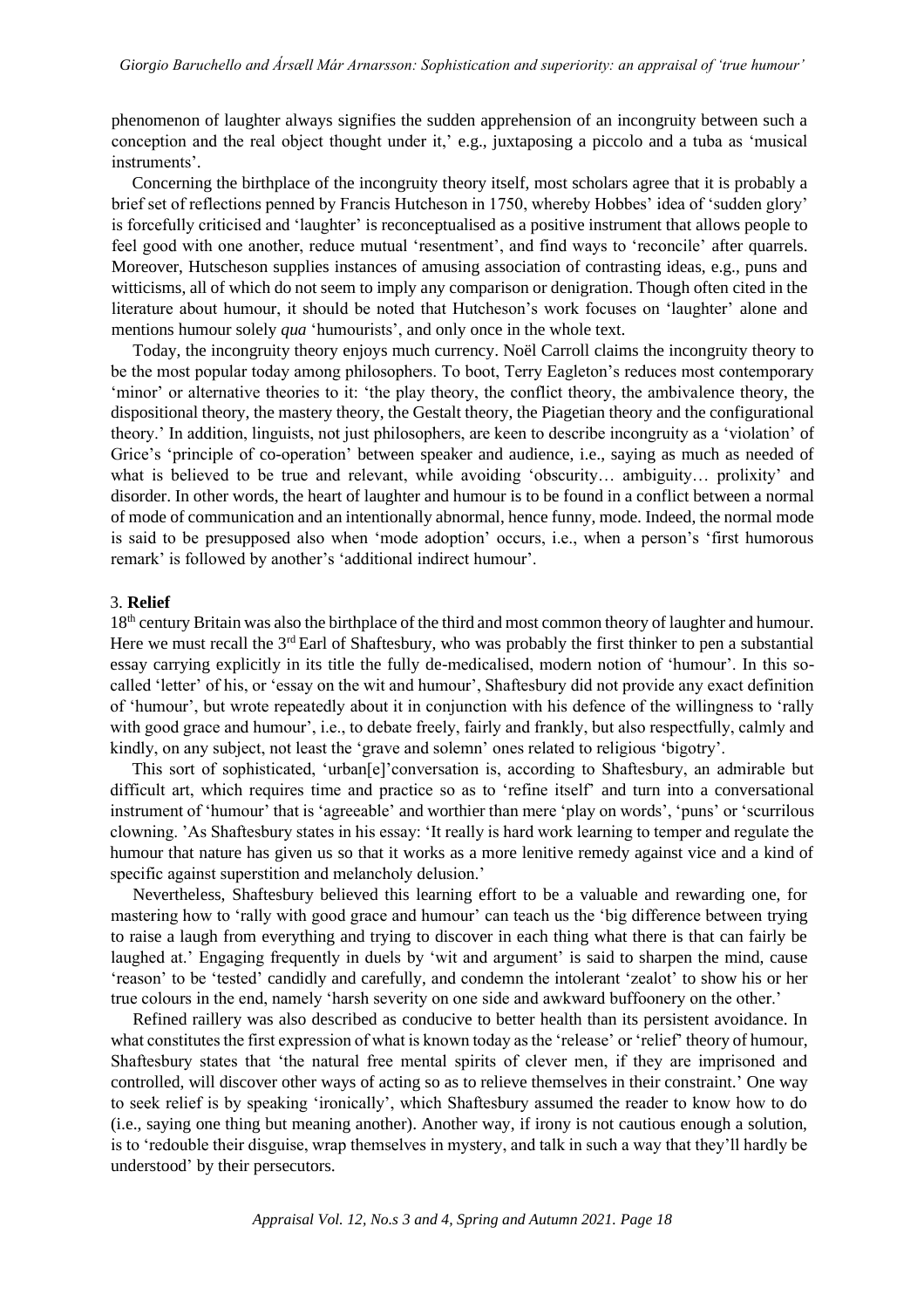Either way, 'bantering' will go on, for it has been 'aroused' by the 'persecuting spirit' of the enemies of freedom. These foes, according to Shaftesbury, may force 'raillery' to 'go to extremes', such as irony and apparent nonsense, but they cannot extinguish it altogether, analogously to what happens to a living body that has been imprisoned and restrained:

What happens here is like what happens in strong and healthy bodies that are debarred from their natural exercise and confined in a narrow space. They are forced to use odd gestures and contortions. They have a sort of action; they do still move; but they do it utterly ungracefully. That happens because the animal spirits in such sound and active limbs can't lie dead, i.e., unemployed.

The relief or release theory of laughter was further developed in the 19<sup>th</sup> century by Herbert Spencer, who argued that psychic energy, pretty much like any fluid, can build within a body, up to a certain limit, and thereafter seek release through particular physical pathways and related mental phenomena. Laughter, and the related mental experience of fun or amusement, is one of the channels whereby this discharge takes place. This theory was additionally enriched and made famous by Sigmund Freud, who argued that 'the energy that is relieved and discharged in laughter provides pleasure because it allegedly economizes upon energy that would ordinarily be used to contain or repress psychic activity.' In short, we enjoy laughing because it spares us anger, embarrassment, or having to be polite, dutiful, reasonable, or even logical.

#### *3.1*. *Three Reasons*

Addison's account of 'True Humour' does not hide its elitist character at any point. Indeed, in an influential discussion of 'Mr Hobbs' theory of laughter, Addison acknowledges the many good reasons for upholding such a theory, while also distinguishing between sophisticated and unsophisticated versions of our 'secret[ly]' prideful laughter, and cautioning his readers *via* a cleverly selected quote from Martial, the so-called Roman 'father of the epigram', i.e., 'ride si sapis' [laugh if you are wise].

It is, however, the case of Schopenhauer and Pirandello that we want to focus on in this section. Both, in fact, are routinely associated with the incongruity theory of laughter and humour. The former because, as we have seen, states 'incongruity' to be the core-element of humour. The latter because, in addition to expressing and emphasising the many forms that the 'contradiction' originating the 'feeling of the contrary' can take, exemplifies extensively such forms in his plays, novels and short stories, for which he was awarded the Nobel Prize for Literature in 1934.

#### *3.1.1. A Modicum of Callousness*

Concerning the many cruelties of life, 'true humour' is deemed capable of arising in the face of all kinds of accidents, fatalities, errors and horrors, by both Schopenhauer and Pirandello. Indeed, the seriousness of these horrors is precisely that gloomy depth which feeds the sublime mood of the true humourist, insofar as these horrors furnish him or her with the pathos that, combined with superficial comicality, generates the 'incongruity'(Schopenhauer) or 'contradiction'(Pirandello) required for 'true humour' to emerge.

Significantly, Schopenhauer's chosen quote from Shakespeare's *Hamlet* deals with death in one of its most terrible modalities, i.e., suicide, which the titular character is contemplating before a baffled Polonius. In parallel, Pirandello's exemplification of 'true humour' refers to a desperately made-up and provokingly overdressed old lady, whose age conspires against her prospects of keeping her younger husband attracted to her. Besides, *Hamlet* is itself a tragedy, while dramatic age-uneven romances are far from unfamiliar, real as well as fictional. How can anyone even smile in amusement, not to mention laugh, when confronted with such tragic aspects of the human condition?

The answer to this question is, simply, a modicum of callousness. Indifference in the face of someone else's suffering is part of the picture, necessarily. In the realm of fiction, to which both *Hamlet*  and Pirandello's oeuvre belong, the playwright or writer at work, if s/he wants to be successful in achieving 'true humour', must engage in conscious acts of active brutal cruelty, which consists precisely in creating adequate diversions to the depicted sufferings by way of comical counterpoints, so as to facilitate the lowering of compassion in his/her audience or, if compassion needs no lowering, its keeping it well where it is. In what is possibly the most famous philosophical work on laughter of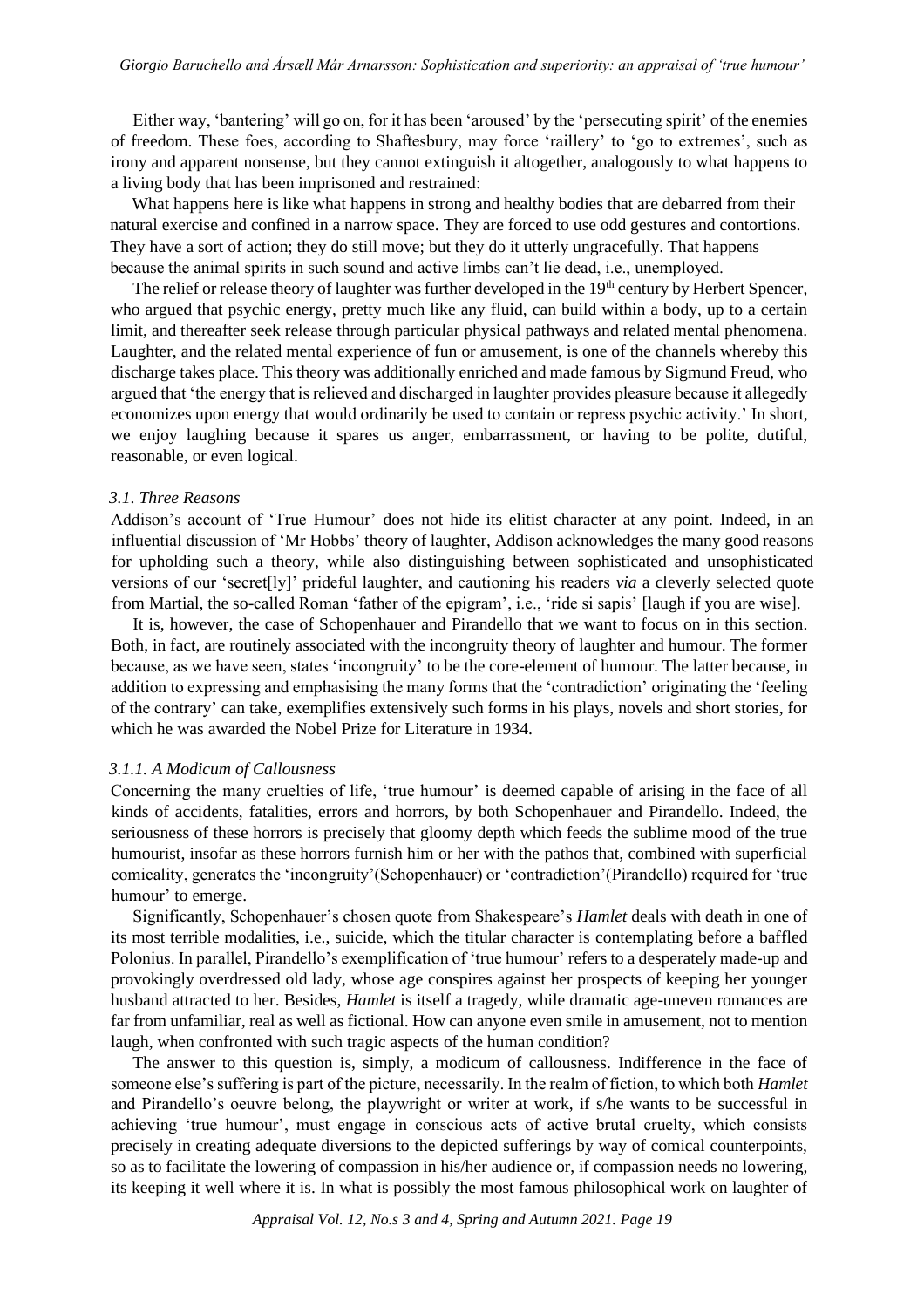all times, Bergson's *Le rire*, 'The Comical' is said to necessitate nothing less than an 'anaesthesia of the heart'.

On their part, the spectators and/or readers must also engage in such an 'anaesthesia' to be able to enjoy the humorous piece as humorous. In other words, they must be willing and capable of going along with the humourist's strategy and allowing a personal departure from, or diminution of, one's own sympathetic feelings in the face someone else's suffering.

# *3.1.2. A Modicum of Ferocity*

Perhaps unrecognised, sadism remains part of the picture too. Insofar as the comical component is pursued, even the most refined humourist is going to be actively sadistic, to some degree. On their part, all humorous persons enjoying the former's work are passively sadistic, since they find the comical component funny. Enjoyment of someone else's suffering, in other words, must be present as well. It is true that 'true humour' stresses sympathetically the sorrowful plight of the humorous character, or real person, more than the corresponding 'false' humour, which is concerned with laughter alone and, consequently, does not have to perform the same sympathetic operation. However, while there may be much tension or ambiguity between comicality and tragedy, the latter element is never allowed to triumph, lest humour, especially *qua* 'true humour', disintegrates.

Are you still unconvinced? It may be apt to reflect on the observations about these matters penned by a contemporary of both Bergson and Pirandello, namely four short paragraphs on 'the comical', 'wit', 'humour' and 'the grotesque' that lie buried inside a much larger work of aesthetics authored by the Spanish-American philosopher, poet and novelist George Santayana.

Superficially, Santayana endorses the incongruity theory of humour *de facto*, i.e., by finding 'juxtaposition… tension… complication' at its very heart, as well as *ipso dicto*, i.e., by calling laughing matters the offspring of 'incongruity'. Additionally, Santayana observes how 'humour' can be separated from 'laughing' by increasing 'the sympathy with which we are expected to regard' other people, or the 'reason' whereby we try to understand their 'foibles or absurdities'. If we proceed too far along the path of 'sympathy', we can change 'satire' into 'pathos' and fall 'out of the sphere of the comic altogether'. If we pursue the path of 'reason' too much, we end up doing something completely different than comedy or parody, e.g., psychology, which would simply stop 'amusing us'.

According to Santayana, humour *qua* artistic technique tries to strike a balance between the 'agreeable' yet unsympathetic observation of people's irrational behaviours (i.e., 'the satirical', which 'is closely akin to cruelty' *tout court*) and 'the luxury of imaginative sympathy,' i.e., 'the expansion into another life', which we find aesthetically rewarding, albeit 'painful' at times. As Santayana explains, the former 'satirical' element is quite simply necessary in order to preserve the 'sensuous and merely perceptive stimulation' lying at the heart of anything that is 'ridiculous', comical or funny. The latter element, instead, is required for the sake of ennobling the fun that we have, seeking 'touches of beauty and seriousness' and the 'aesthetically good'. As Santayana writes: 'The juxtaposition of these two pleasures produces just that tension and complication in which the humorous consists.' Therefore, 'the essence of what we call humor is that amusing weakness should be combined with an amicable humanity... We are satirical, and we are friendly at the same time'.

In acknowledging the 'cruelty' of 'satirical delight', which enjoys other people's '[d]efect and mishap' in the same way as 'blood and tortures excite in us the passions of the beast of prey', Santayana pays due credit to the superiority theory of humour. Consistent with this tradition, he claims something 'vulgar' and 'bad' to reside within 'the comic' at large, which gives us some degree of 'pleasure' by way of 'novelty… freedom… shock' and whatever intense 'stimulation' may be at work thereby, such as 'attracting our attention,… stimulating passions, such as scorn, or cruelty, or self-satisfaction (for there is a great deal of malice in our love of fun)'.

There may be a deep and unsettling truth to 'the suggestions of evil' associated with humorous fun because the bonds of sympathy are sometimes simply too strong, too profound and too entrenched within a person's bosom and self-understanding for any gaiety whatsoever to emerge. As Santayana writes: 'we never enjoy seeing our own persons in a satirical light, or any one else for whom we really feel affection.'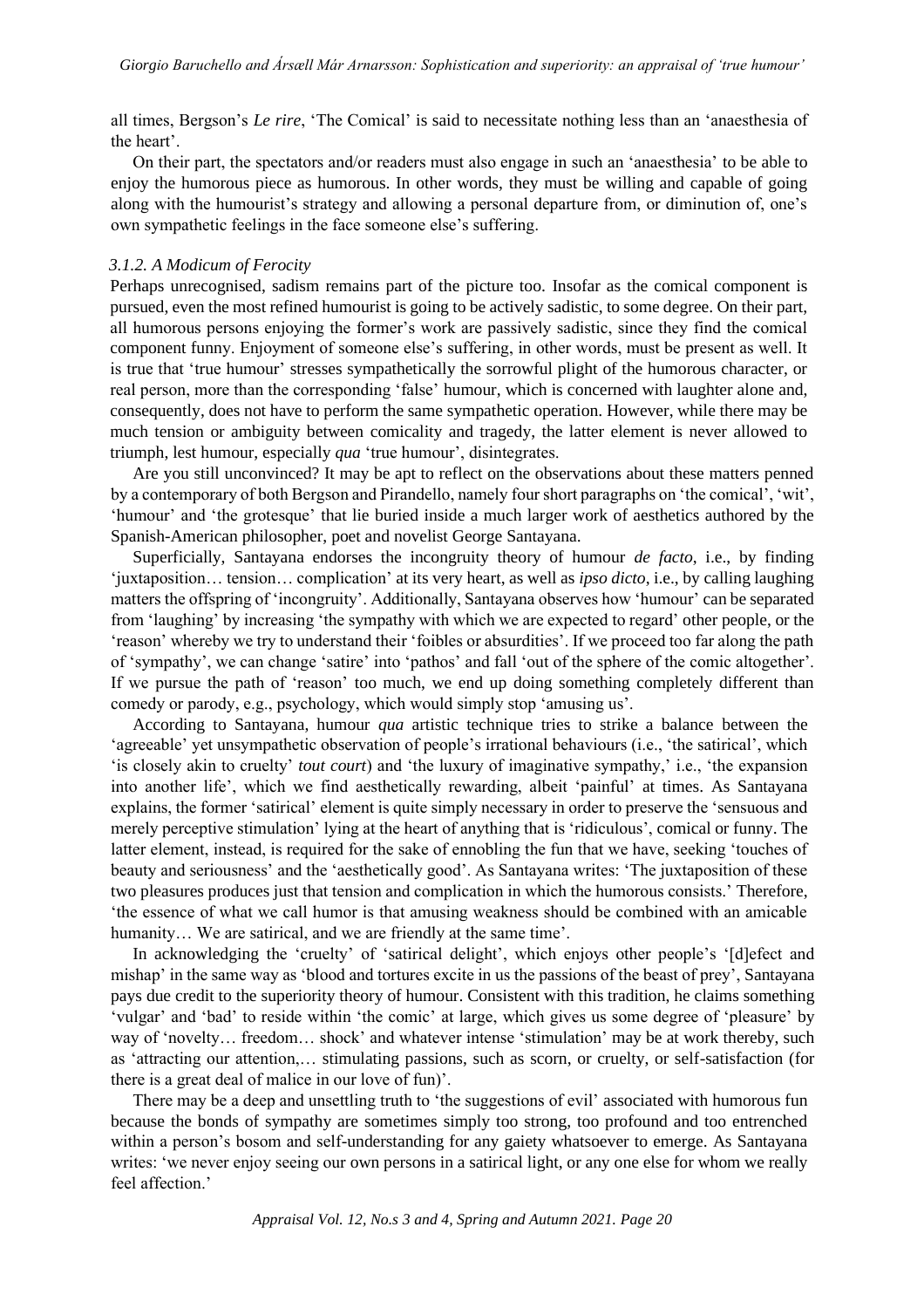#### *3.1.3 De haut en bas*

On the one hand, Schopenhauer's humourist is a Romantic soul, a proud token of superiority. Hamlet and his select spiritual peers are capable of experiencing and grasping sublime, profound truths, which the common people around them cannot begin to fathom. It is only insofar as the superior types are forced to interact with the inferior ones that the serious truths grasped by the former come to be expressed in facetious words. The latter find these truths puzzlingly amusing or, as Polonius in Shakespeare's tragedy, amusingly puzzling. 'True humour'is, according to Schopenhauer, gloomy seriousness dressed deceitfully in gleeful levity, *pace* Addison's claims to the opposite—what an irony! The sublime soul, by performing this duplicitous operation, is actively ridiculing the people surrounding him or her, while the spectator or reader is invited to participate in the sophisticated act of clever denigration that is being performed. In this manner, the latter group can be reassured about the fact that they are not, as Addison would write, 'Persons of a much inferiour Understanding'.

On the other hand, Pirandello's 'true humour' is also based upon a modulation of interpersonal superiority. The Sicilian dramatist is not so openly dismissive as Schopenhauer of those souls who cannot experience the same complex mixtures of emotions and thoughts that the sensitive, cultured humourist grasps instead. Nevertheless, Pirandello's humourist and, in all likelihood, the readers and spectators who can follow the humourist's subtle art, must necessarily apprehend the comical component at play, which requires recognising the obvious inferiority of the joke's butt, whom is then pitied, in a further instantiation of hierarchical positioning: *de haut en bas*. Pirandello's 'true humour' does not deny the hierarchy established by grasping the immediate comicality of another. Quite the opposite, his conception of humour requires hierarchy for 'true humour' to be possible and to commence unfolding. On top of it, it adds the implicit spiritual hierarchy whereby the same insightful person can also commiserate the comical 'other', whose inferiority is consequently twofold.

# *4. Concluding Remarks*

'[T]he works of Freud' had made the relief theory of laughter and humour very popular in the first half of the 20<sup>th</sup>century. However, in the second half of the same century, the 'relief' theory and Freud's very status as a respectable, significant scientist lost considerable ground. As the curricula of most Western universities easily attest, psychoanalysis is rarely taught these days in mainstream psychology and medical schools. When it is taught, it is as part of a historical account of psychology, rather than as a valid scientific approach.

At the same time, the superiority theory has had very few supporters in the last few decades. Charles R. Gruner's 1997 book, *The Game of Humor: A comprehensive theory of why we laugh*, is possibly the most articulate case to be mounted in its favour in recent years. As Gruner argues, *pace* Hutcheson and his heirs, the seemingly innocent incongruities of puns and witticisms are said to exemplify superiority, at least historically, for they arose within social games implying winners and losers. Moreover, taken in their pragmatic context, all comic incongruities entail a hierarchy between the clever jokester and the not-so-clever recipients, e.g., possible competitors, the targeted laughingstock, and/or the awed audiences. This is, in short, the argument that Gruner presents.

However, we believe that we do not have to choose one theory and discard the others. Rather, we should realise that each approach has its own focus, and a single jest can be explained by all of them at the same time: superiority regarding how the jest plays out in the social context; incongruity about the logical, physical and/or verbal clashes of the jest; and relief with regard to the way in which the jest is experienced by some, or all, of the participants. The three theories are by no means mutually exclusive and have been continuously mingled by thinkers who have dealt with laughter and humour. Understood as ideal types of humour, they can establish nonetheless a useful frame of reference, which can help students and artists to approach and analyse the biological, cultural, social, ethical, linguistic, logical and psychological factors that are relevant to humour.

> *Giorgio Baruchello,<giorgio@unak.is> Ársæll Már Arnarsson, [arsaell@hi.is](mailto:arsaell@hi.is)*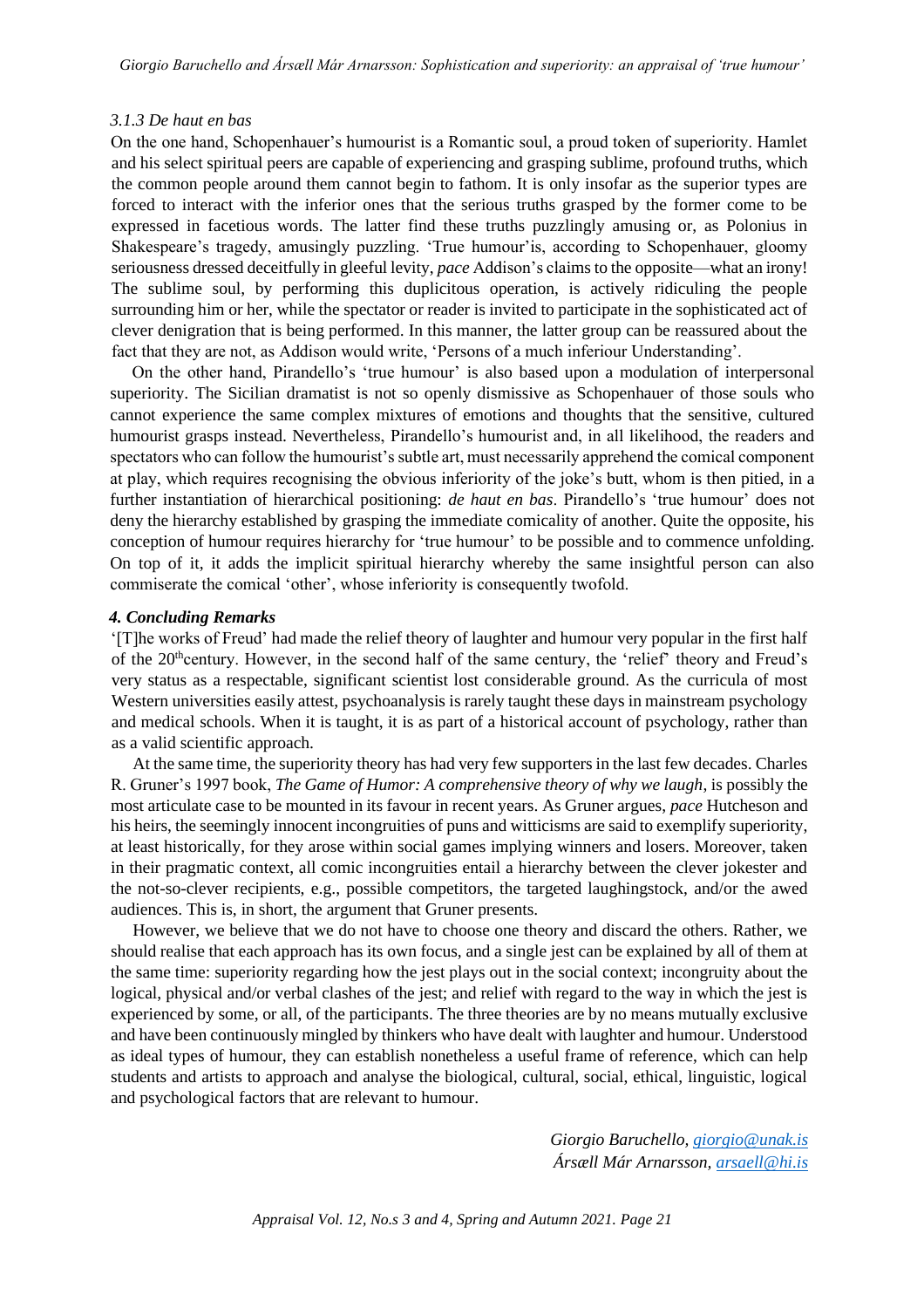# **TWO RESPONSES TO BAUCHELLO AND ARNARSSON**

# **1. 'True'Humour** *Richard Prust*

My guess is that most of us who have read Baruchello and Arnarsson's informative paper didn't bring to it any firm convictions about what, if anything, makes humour 'true humour'. But having read the paper, we can now see that the top contenders for that criterion— superiority, incongruity and relief all seem plausible across a range of cases but leave out others that would also strike many as humorous. In the end, I found myself agreeing with the authors that we ought to look for a way to negotiate among the three, perhaps even a way to combine them.

There are those who would find this goal misplaced. They might advise us to think of 'humour' as a sort of basket-term, following Wittgenstein's advice to look for 'family resemblances' among examples of humour, not for some 'true' genus-difference definition. Yet, if we simply turn back the question that way, we miss the chance to explore something distinctive about human agency. Consider: we are the only species defined by having a 'true' sense of humour. That is, for us, having a sense of humour enables us to be fully who we are. We are being 'true' to ourselves most fully when we are in good humour**.**

How humour marks agency as personal should put discerning its nature high on the agenda of any philosophical anthropologist, so, as one such practitioner, let me venture an answer. I trust that we can all agree on two anthropological givens. First, we are multi-intentioned agents; we do many things at a time. These various actions of ours are all 'present' in the present-continuing sense of 'present'. I'm writing this sentence, I'm teaching a course in the philosophies of human nature, I'm functioning as a power-of-attorney for someone with dementia, I'm writing a book on how we characterise our actions, I meet weekly for dinner with an old friend. Second, not all of the various present-continuing involvements, undertakings, habits and relationships are for public consumption. The ones I listed are, but, for me as for you, there are elements of my active life that remain shielded from public view. It might be interesting to try to diagnose the cause of bifurcating our lives like that, but that is not our challenge here. Whatever the cause, it does seem true that we all feel the need to maintain a zone of privacy, and we resent intrusions into it. It's as though, by some logic elusive to us, there are incongruities among our public and private lives, and if we revealed too much of the latter, we'd undermine our public persona. In one of his journal entries from 1836, Søren Kierkegaard ponders this complexity in personal identity.

It almost seems as if it takes two individuals to form one whole man; this explains the enthusiasm for the prince or lord which the fool often displayed. When I say that it takes two to make one individual, I of course do not mean the knight's relation to his squires, for they did not play any independent role, but to the fool, who represented intelligence.<sup>1</sup>

The medieval fool in an English court was given leave to entertain the prince and his guests by revealing and revelling in matters usually shielded from polite society. When the fool played his part well, he added to the general good cheer of the party. The honesty of his humour made his audience laugh at themselves and their incongruities. The targets of the fool's humour, like the targets of humour today, are all walking contradictions. Kierkegaard played the fool as a philosopher to reveal the contradictions besetting us all. We are wise and foolish, resolved and dissolute, *simul justus et peccator*, aesthetic and ethical, religious and rational. It's these contradictions that would make our public self ambiguous if they were entirely known, so we hold back from manifesting the odd bits that confound

<sup>1</sup> Howard V. Hong and Edna H. Hong, eds., Søren Kierkegaard's *Journals and Papers*, vol. 2 (Bloomington and London: Indiana University Press), 1970, p. 249.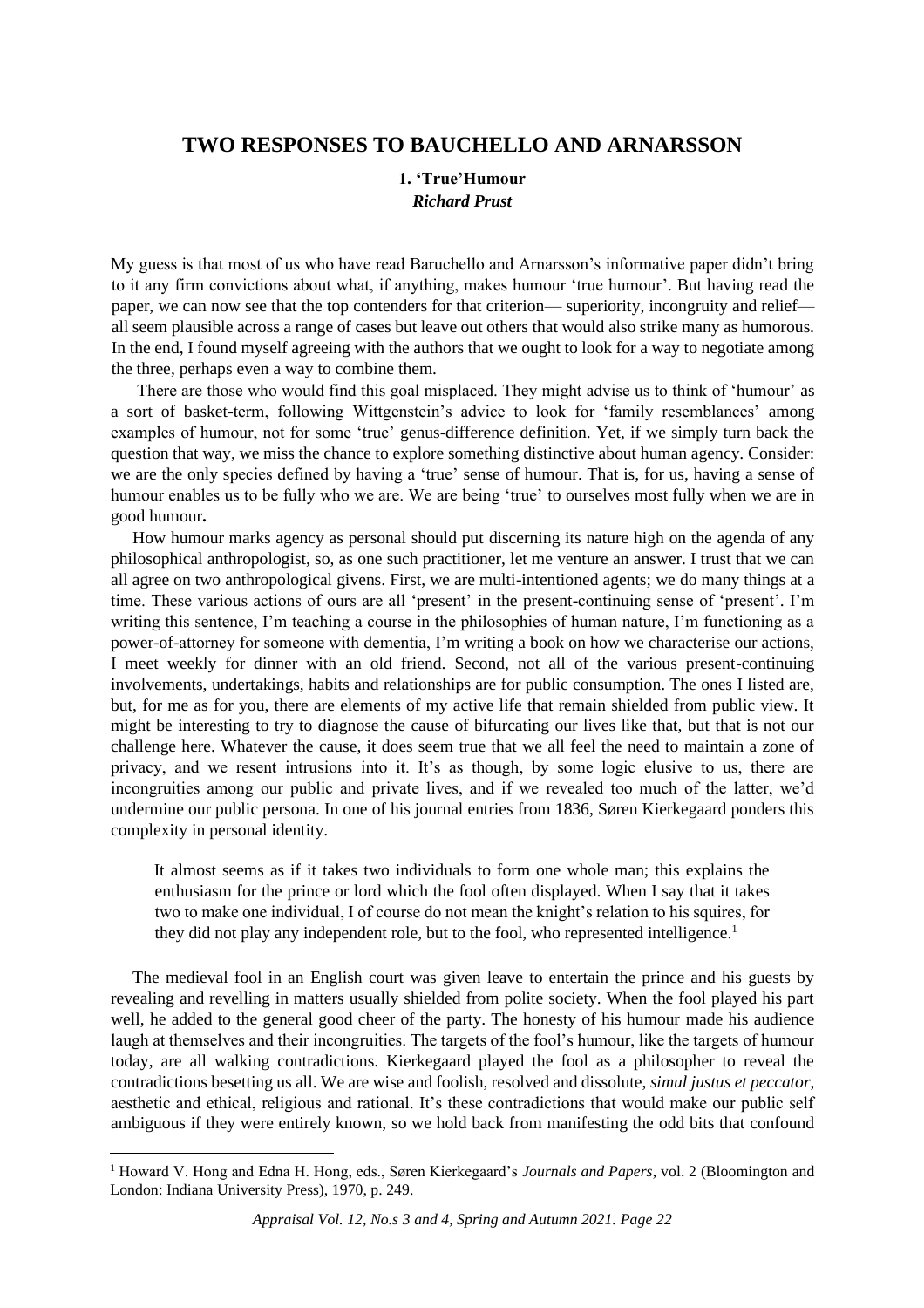simple projection. We are walking mysteries, each of us masquerading as a simple, truthful, sincere identity.

Let me suggest that the fool's humour can be taken as a paradigm for 'true' humour.' When it was true, what it was true to were incongruities in the life of its target; it disclosed the universally confounding complexity in human agency, including that of the prince. The fool's humour disclosed personal truth, the truth that some of every person's intentions are incongruous with what he gives others to know.

The effect of the fool's humour— to give a glimpse of what makes his target truly human— enlivened the party. How so? By affirming to the butt of the joke that he was accepted in that company for who he was. In that sense, the fool's humour could be called a loving act, since only love accepts the entirety of someone's intentional life. In that sense, 'true' humour is divine comedy, the acceptance of others that engenders in them the courage to be the incongruitous beings that they are. Defining true humour as what affirms and enlivens people defines false humour by exclusion; it's the kind that lays bare the incongruities to demean the person bearing them. Kierkegaard called that kind of disclosure 'demonic' humour.<sup>2</sup>

If we bear in mind both the positive function humour can have and the demonic edge it can wield, the traditional contenders for 'true' humour can be put into a synthesizing perspective. The view that 'true' humour always involves the incongruous is clearly congenial with ours. In fact, it expresses the fundamental insight into human agency our view is premised on, that the multiplicity of our tangle of intentions include some that are incongruous with others. Relief is just as plausible. Laughter relieves us in the sense that we feel a loss of tension. That loss can be so great that we 'double over, 'unable to maintain our public posture. What Kierkegaard bids us to see is that the relief humour provides is not just the loss of tension but the loss of the contention that causes the tension. Some of our incongruous actions, if left unacknowledged, can tear us apart. Think of the tragedies of Euripides and how they derive their pathos from this strife. The only help for a tragic hero is the humour of a holy fool, for when the incongruity is accepted by another, in that interactive moment at least, there can be relief from the pretence.

This brings us to the third proposed essence of true humour, the sense of superiority the humourist is said to have over the target of his wit. I suggested above that the fool's humour accepts the target's foibles as a way of accepting him for who he is. This does not make him superior to his target. Quite the opposite, by presenting the incongruities displayed as part of the human condition, the fool puts everyone on the same level, for a moment at least. That's how he can make even the person of the prince intelligible.

But it must be admitted that not all humourists are creators of shared mirth. Some, perhaps most, do claim superiority by demeaning their targets. In fact, so much run-or-the-mill humour has a demonic edge that it sounds only faintly cynical to claim that it's the defining attribute. Being truly humorous is a touchy business. The court fool had to have his wits about him in both senses. His job was to amuse the prince's guests. To do this well, he was relieved of the usual protocols of court and courtesy and allowed to 'break the ice' by being funny much the way the master of a celebrity roast might today. But woe to that jester who steps over the line and hurts the guests. He then ceases to amuse, for then he plays at being superior rather than playing at being the fool.

You may be inclined to think that Kierkegaard's vision of humour as a divine comedy is too parochial to be the basis for a general theory. But his depiction is based on an insistence on the many-facetted and incommensurable structure of human agency, and that's an insistence personalists tend to share. That our incongruities need to be accepted by ourselves and others is not only the insight of Christian existentialists but of wise counsellors of many traditions. Acceptance of incongruity, to the relief of a troubled soul, is a healing and loving act, the emblem of divinity in action.

<sup>2</sup> Ibid., p. 263.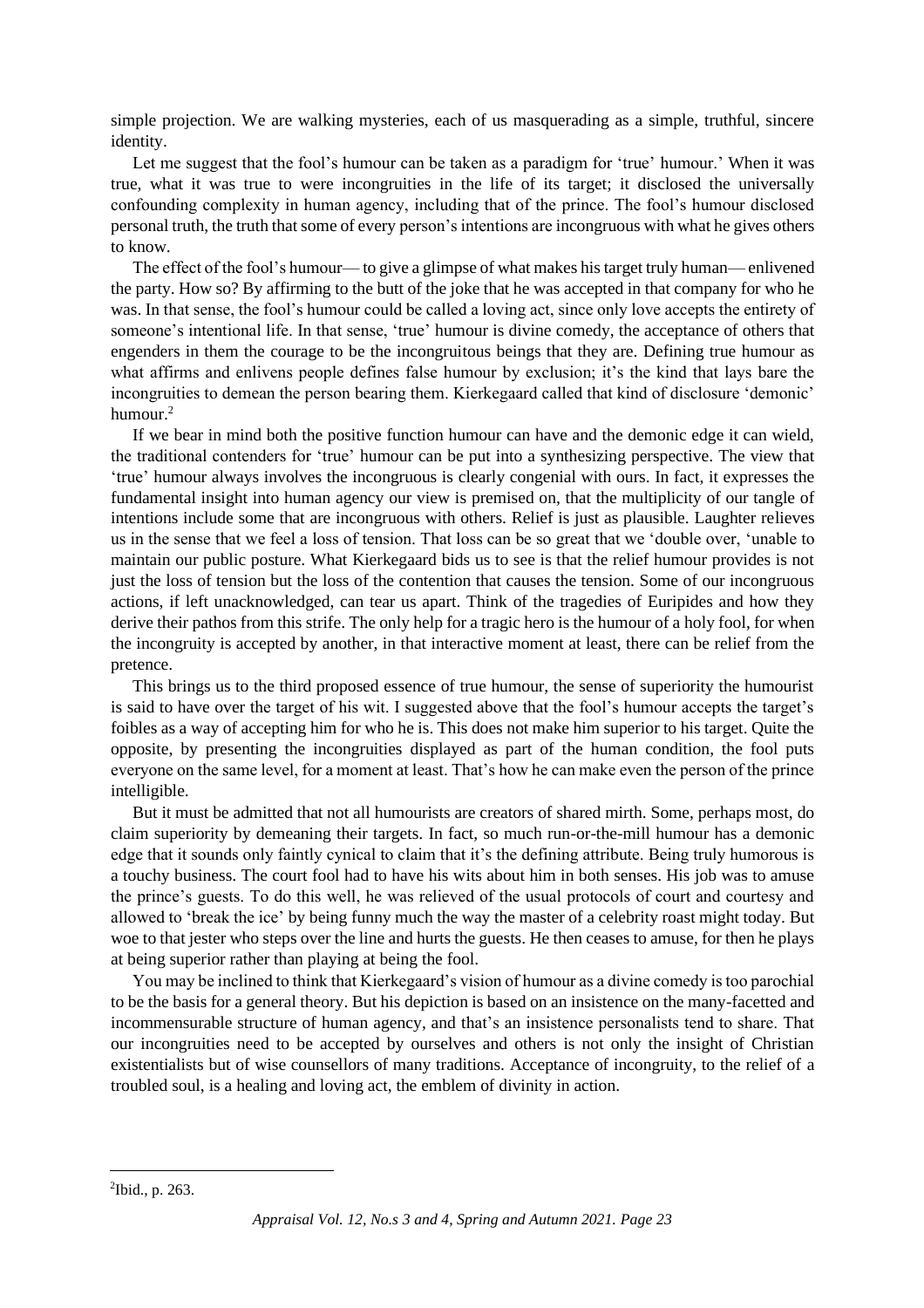# **2: Animals and Practical Jokes\*** *Richard Allen*

Someone said that man is the animal that laughs. Biologically that is true, because animals lack the muscles needed for making facial expressions, except that of baring their teeth, and have few abilities to make sounds with the mouth and throat. But does that mean that none of them can have something like a sense of humour expressed in practical jokes? The only evidence that I have for affirming that they can, is my encounters with our now deceased and much-loved cat, Plato, whose mother was a pedigree Abyssinian (yes: their ancestors were worshiped as gods) while his father was a local black tom. While he was still a young kitten, I noticed that sometimes when I had reached the top of the stairs in our house, I found him under my feet. One day when I appeared at the bottom of the stairs, I saw him poke his little head around the banister and then quickly withdraw it. Ha! Now I knew what he was doing. So, when I neared the top of the stairs I leant over the banister and said 'Boo' to make him jump.

More tellingly, when he was a fully grown cat and slept all day in the house and then went out between 5pm and 7pm, returning about 9pm for his saucer of milk-less tea (they can also tell the time), at 7am we heard miaowing outside our bedroom window. I tried to shoo him away but he wouldn't move. So I went to bathroom, filled the tooth-mug with water, opened the window, stuck my arm out and tipped the water on him. But he saw it coming and ran out of the way. The next morning he did the same but this time I threw the water at him and he didn't escape it. On the third morning he miaowed again. I looked out of the window and saw him sitting on the low wall on the far side of the front garden. He could not smugly grin at me but he surely felt some feline analogue of our success at playing a successful practical joke. He didn't do it ever again, nor anything like it. Thus, I conclude that we human beings are not the only intelligent beings who can at least play practical jokes.

*\* This is a revised version of my response*.

*Richard Allen:<rt.allen@ntlworld.com>*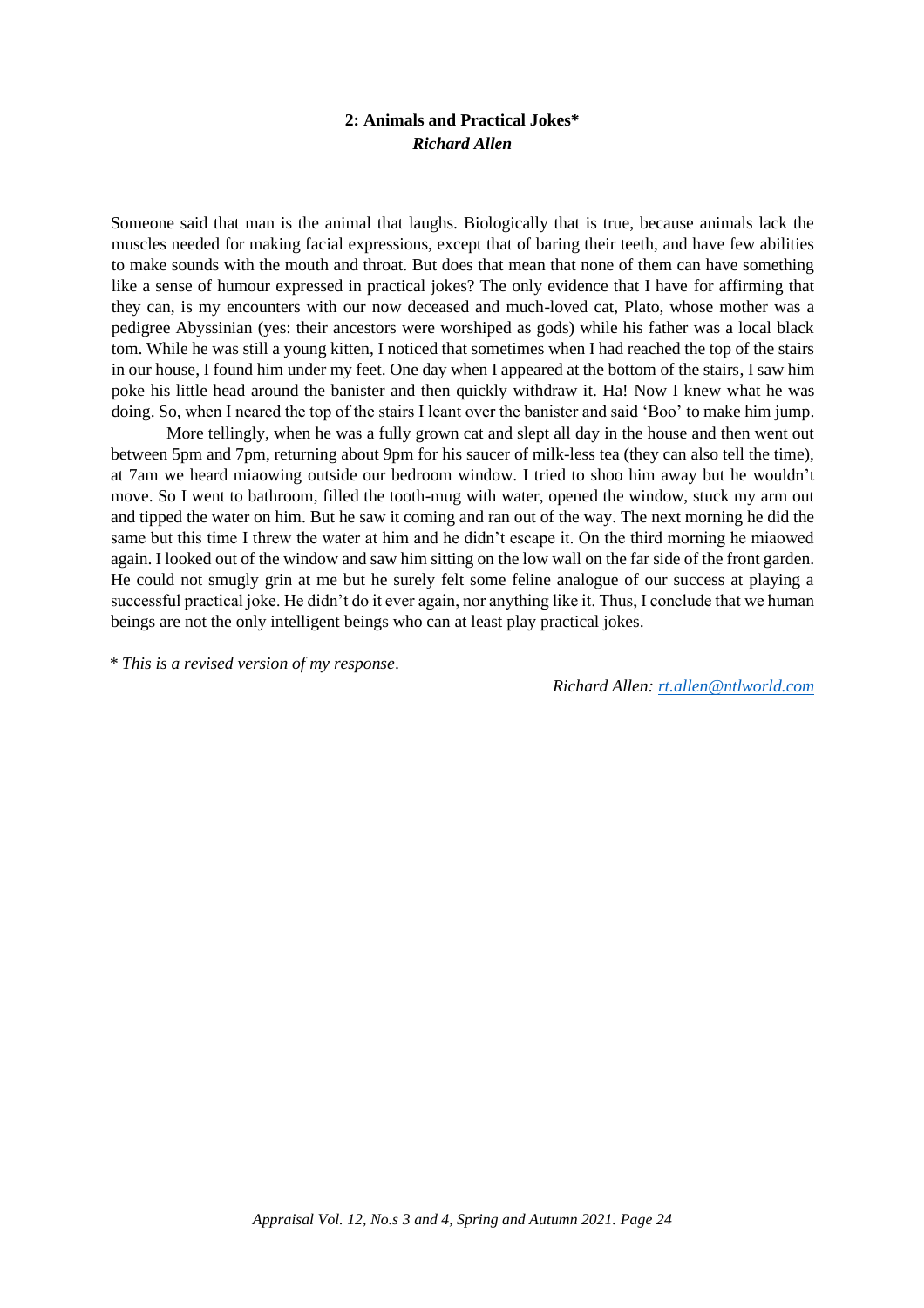# *For Discussion* **THE PROBLEM WITH MUCH MODERN PHILOSOPHY IS IT ASSUMES THAT PHILOSOPHY HAS 'PROBLEMS'**

# *R.T. Allen*

My argument is that from Descartes and Locke onwards, distinctively modern philosophy has tried to deal with 'problems' such as those of an external world, knowledge, knowledge of others' minds, free will and determinism, and the 'queerness of value'. These 'problems' are never resolved because they are 'pseudo-problems', self-generated by philosophers who hold to inappropriate presuppositions which they never examine. Here are some examples:

1. The fundamental one: the 'problem of an external world'. This stems from both Descartes and Locke. Descartes' attempt to doubt everything cannot be carried through, because it requires the confident use of a language in order to articulate his thoughts, and so he never doubts the meaningfulness of the Latin and French which he uses. Nor does he really doubt that he lives, perceives, thinks and acts in a world that exists independently of himself, but pretends to himself and the reader that he does.

As for Locke, once he, and all the pseudo-empiricists, idealists and phenomenalists, assumed that we perceive only images, phenomena, sensa, sense-data and the like, then there was no way out of their predicament and solipsism, either the one finite self of the philosopher for whom other people could be only such images, phenomena, etc., i.e., 'subjective idealism', or the 'objective idealism' of the Absolute idealists in which we are only 'appearances' of the one Absolute. But of course, if we are locked with a system of perceptions, ideas, phenomena, etc., how could we know that and have perceptions, etc., of other minds? Kant is confident that 'presentations' are ones of 'noumenal thingsin-themselves', but how does he know that, let alone that they are not all of one just the one existent Being?

2. From the above necessarily issues also the 'problem of other minds'. Another route to it is the presupposition that the infant first interprets the world only in terms of physical reality, then apprehends some items as alive and finally some of those in personal terms like himself. But the truth is that we have no such 'problem'. Babies respond to persons as persons and treat others as they treat them. Thus, they treat everything in the same way until they learn otherwise, as anyone who has had any contact with them will know. And so, in real life no one ever has a 'problem of other minds.' All this was proved in detail by the studies of children by Piaget and his associates. He was also aware of Lévy-Brulh's studies of 'the savage mind', tribes whose members are 'animists', the stage of treating everything as living. But for some philosophers and psychologists, other people are alien beings whose 'behaviour' we have to 'explain'. But the reality is otherwise. It is the 'I-Thou' relationship that is primary, especially that of child and mother, and not the distant third person, 'I-Him over there', or, even worse, 'I-It'. True we can have particular problems in understanding other people, and also ourselves. Indeed, that may be the harder. But there is no general problem of 'other minds'. Even animals recognise each other as being able to act, in friendly or hostile ways, across species and very different forms of animate life.

3. 'The problem of knowledge', in addition to those inappropriate presuppositions mentioned in (1) and (2), also results from two other mistaken presuppositions: that genuine knowledge must have a stem of necessary axioms and necessary deductions from them, as in mathematics, and not merely probable; and that there must be a clear line between knowledge and mere true belief. $<sup>1</sup>$ </sup>

The general answer to any proposal that knowledge itself is a problem, all knowledge whatsoever, is like that to the foregoing pseudo-problems, that we could never know this because our knowing that

<sup>1</sup> e.g., B. Russell, *Some Problems of Philosophy*, Oxford, Oxford University Press, 1912.

A. J. Ayer, *The Problem of Knowledge*, London. Penguin, 1956.

N. Williams, *Problems of Knowledge,* Oxford, Oxford University Press, 2001.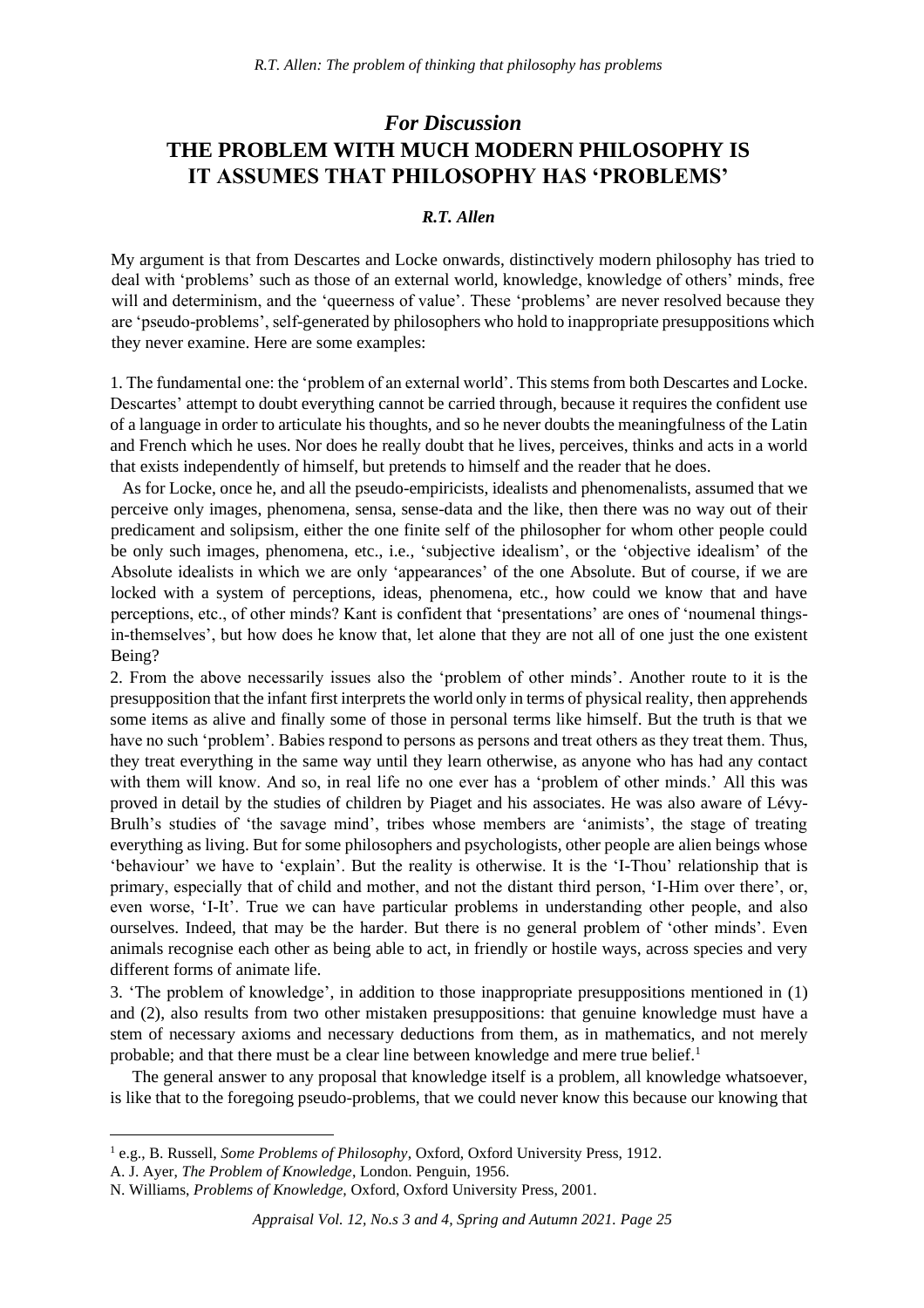all knowledge is problematic would itself be problematic. There can be problems within our various forms of knowledge: partial, contradictory or corrupt texts in history, and the seeming contractions in natural science such as the differing accounts of quantum physics. Likewise, some proposed forms of knowledge such as astrology, Mesmerism and its explanation by 'animal spirits', Freudian or Behaviourist psychology, can be dismissed as deluded wholly or in part, rightly or wrongly, but that is rationally possible only on the basis of belief in certain principles and presuppositions.

As for rationalism, it is obviously a dead duck except that there is tendency to turn everything into propositions in formal logic. But the necessarily true universal propositions that it needs from which to make necessary deductions are scarce in any empirical science.

As for clearly distinguishing knowledge from 'mere' true belief, the unresolved and unresolvable 'Gettier problems' show it is a vain pursuit. In addition, the persisting 'standard' definition of knowledge, 'true belief supported by reasons or evidence', leads to an infinite number of infinite regresses because the reasons or evidence must be both true and supportive, i.e., are either mere true belief at best or themselves items of knowledge. And thus, the regresses multiply and have no terminus in a self-evident truth from which true and supportive inferences can be strictly deduced, i.e., a return to rationalism.

4. 'The problem of value', that values are 'queer' and do not fit into any category, results from the presupposition that the category or form of existence is physical in some way or other. Thus, to be real and not illusion they must have some physical existence, such brain states and processes for thoughts. But consider meaning. Physical objects such as inscriptions, documents, enamel signs, sounds, gestures and bodily symptoms have, or can be given, meanings, but their meaning, if any, is itself not physical, although it is carried by physical means, such as sound waves when we speak. Now meaning is a value or disvalue, either by itself or in relation to something else. Hence values are not 'queer' for we recognise them every moment in our life: toothache as meaning in signifying that something is wrong with our teeth. It has disvalue in being painful but value in alerting us to do something to cure it or to have it extracted. When buying we add up the monetary value of goods and services and compare them with those of others, including, if we are wise, the 'opportunity cost' of not be able to spend our money also on something else, like a new car but not on improvements to the house, a recurrent neglect of impulse buyers. Monetary value is carried by bits of paper, metal or plastic or '0's and '1's on banks' servers, but its real worth is what it can be exchanged for. We also recognise objects as beautiful or ugly; actions as helpful or harmful, just or unjust, obligatory or permissible or not to be performed, or people as reliable or unreliable, honest or dishonest, responsible or irresponsible; and we could not live or act without so doing.

5. Finally, 'the problem of free will' results from presupposing that all systems, especially the purely physical one of atoms and subatomic particles, are 'closed' and cannot be affected by others, i.e., that 'downward causation' is impossible. But again, at every moment of life we act, react or do nothing as we choose, with deliberation or acquired skill that needs no stopping to think about what to do, or from mere habit or impulse. We know the difference between pushing and being pushed, choosing and being overcome by desires and fears that we do not or cannot resist. Even domestic cats recognise the difference between their tails being accidentally and deliberately trodden on, and thus they respond, respectively, with a sharp *mrrow!* or either by running away or by turning to attack with open claws. Any degree of intelligence gives some degree of choice.

But if philosophical 'problems' really are ones resulting from inappropriate presuppositions, is philosophy then redundant once we have exposed them, as with Wittgenstein and the exposure of mistakes of language? I suggest otherwise, and what it's task should be is the practice of a genuine empiricism of reflection upon all our experiences starting, as the Dephi Oracle said, with ourselves, because it is obvious that all those who think that the above pseudo-problems are genuine ones, do not actually believe what they profess to believe, as shown by their actions and responses in life. Moreover, my experience includes my experience of others' experiences so that both can enlarge, modify and correct the other.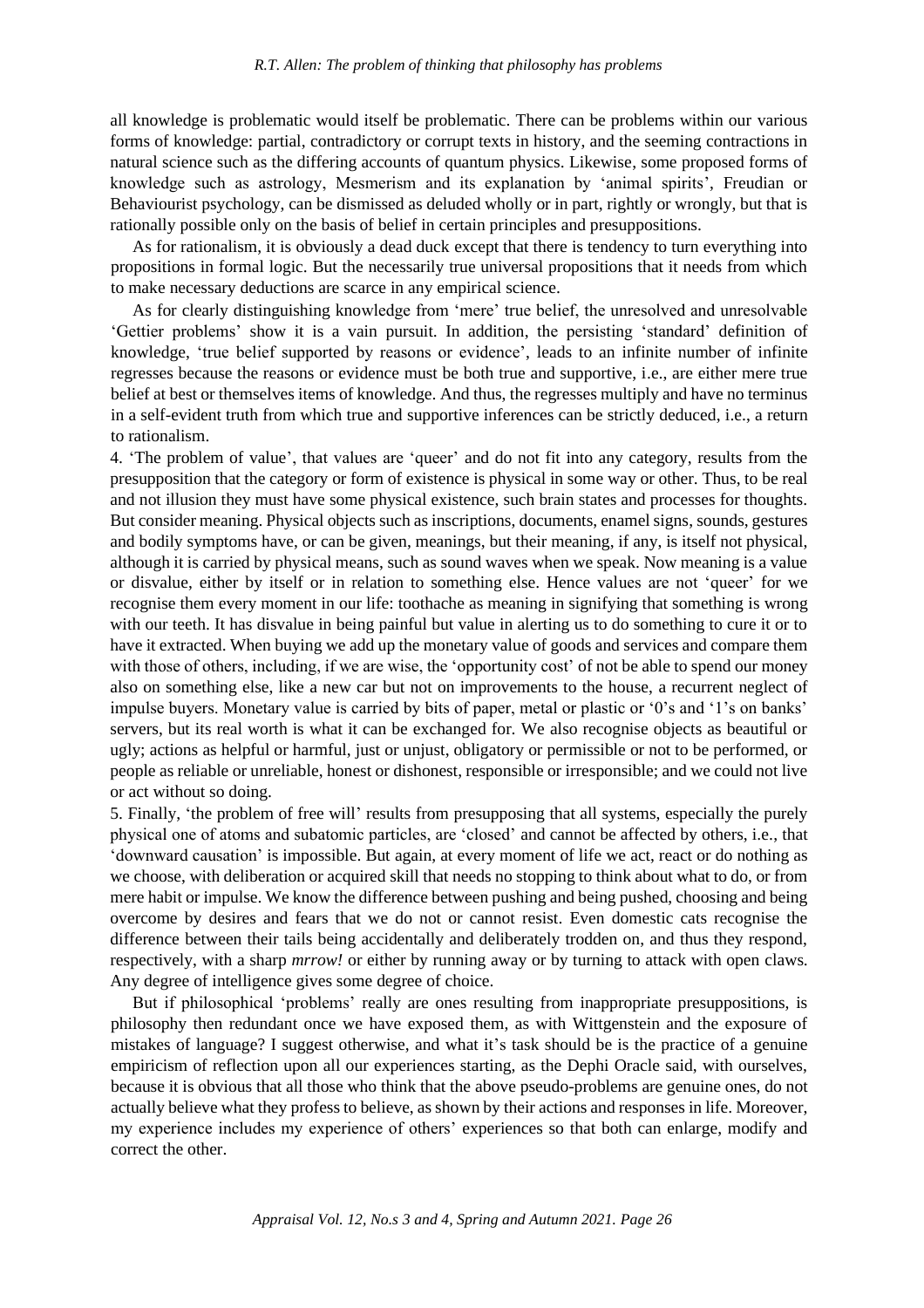From the above follows one particular task for philosophy, the articulation of not only the presuppositions of the particular sciences, human and natural, but also those upon which we all tacitly and acritically rely because any attempt to justify or criticise them necessarily involves reliance upon them: our basic and fundamental powers of perception, induction, memory and judgement. Thus, to try to distinguish true memory images from false ones requires the ability correctly to remember some of each and what distinguished them. These presuppositions upon which we can only acritically depend when testing particular cases, are what I call, extending Collingwood's account, 'Global Absolute Presuppositions'.<sup>2</sup> In turn that entails a fallibilist and fiduciary philosophy in which faith and belief are the basis of knowledge. It also suggests that philosophy, although it depends on the special sciences, human and natural, is concerned with what is universal and necessary: e.g., we all have some ideas about the past, our own and that of others, and thus a basic form of history in individual and collective memory; and some notions of what is the product of human action and what is not, and thus an embryonic natural science.<sup>3</sup> Not being an empirical special science, it follows that philosophy does not add to the body of empirical knowledge but aims to bring to consciousness and to articulate what we already know but usually do not know that we know it or do so only partially and confusedly.<sup>4</sup>

In turn it is a task of philosophy to consider how the objects of these forms of knowledge can fit together in a coherent world around us. Older philosophers did do that, as have more recent ones such as Michael Polanyi with his 'dual control' of a higher level's operations controlled by its own autonomous operational principles, but subject to the limits, the boundary conditions, set by the next lower level and to dislocations and breakdowns caused by the lower.<sup>5</sup> Errol E. Harris, in several books and especially *The Restitution of Metaphysics*, <sup>6</sup> used Collingwood's 'scale of forms' of levels of existence and an evolutionary and an Hegelian framework to show how the findings of special sciences from physics to theology can form a coherent universe. Far from being made redundant by the exposure of its self-induced 'problems', philosophy can return to these and other productive pursuits.

> *R.T. Allen [rt.allen@ntlworld.com](mailto:rt.allen@ntlworld.com)*

<sup>2</sup> 'Philosophy as the Articulation of Absolute Presuppositions', *Collingwood and British Idealism Studies,* Vol. 22, No. 1, 2016. pp. 41-61.

Collingwood, R.G., *An Essay on Metaphysics,* Oxford, Clarendon Press, 1940, Revised ed. with additional material, 1998. Chaps. IV and V.

<sup>3</sup> See Collingwood, 'Nature and Aims of a Philosophy of History', *Proceedings of the Aristotelian Society*, XXV, 1924-5; and his pamphlet, *The Philosophy of History,* Historical Association, and London, G. Bell, 1930.

<sup>4</sup> See Collingwood*, Essay on Philosophical Method*, Oxford, Clarendon Press, 1933, p. 107.

<sup>5</sup> Polanyi. M., *The Tacit Dimension.* London, Routledge, New York, Doubleday, 1966, pp. 40-3.

<sup>6</sup> Harris, E. E., Amherst NY, Humanity Books, 2000.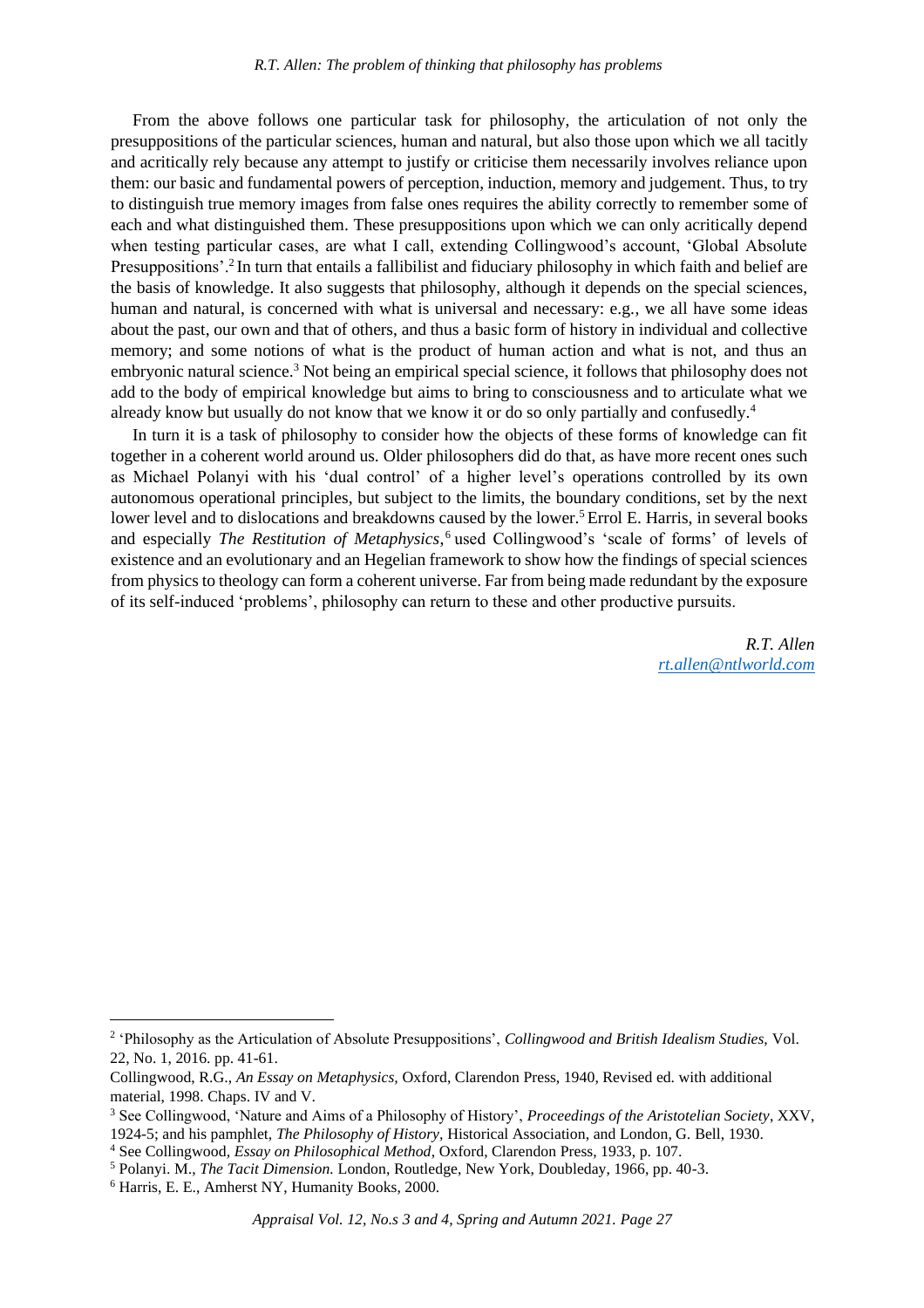# **BOOK REVIEW**

**David Walsh:** *The Priority of the Person: Political, Philosophical, and Historical Discoveries* **Notre Dame, IN. University of Notre Dame Press, 2020.** 372 pages**. ISBN: 9780268107406 pb, 9780268107430 ebook.**



This is a very important book which builds upon the author's *Politics of the Person as the Politics of Being* (2015). It is so rich in content and detail, that it would need at least a lengthy critical study to do it justice.

The argument of the book is that thinking about the person must begin and remain with the person, and not think *about* persons but *from* them. The person is more than what he is now, can transcend his present self, is inexhaustible, unique with his own dignity, and cannot be defined. Indeed, no adequate definition of a person can be formulated. Hence, we can know more of a person than we can say about him. But this requires a return to its roots in the Christian conception of the distinctive interiority of the person and the notions of 'soul' and 'mind', itself developed from Greek thought and drama, but all this has been forgotten. Yet a revival is possible with modern, i.e., present-day philosophy, and within the liberal democratic state and its basis in human, personal rights, despite the latter's ignorance of its own foundations, and its priority of theory over practice, which are self-destructive. Therefore, assertions of rights, as in the Declarations of them, tacitly appeal to their foundations but the only ones now current are those of the isolated person.

Part 2 shows modern philosophy going beyond but completing, Eric Voegelin, Leo Strauss, Heidegger to Levinas and Derrida, and finally to Keirkegaard as, before his time, the culmination of that progress from consciousness to subject to person and the demands of the other. Finally, in Part 3, literary art and history, as in Solzhenitsyn, can reveal deeper truths of history, Popes Benedict and Francis open the way to the secular world via charity and justice as the basis of rights, science as a personal endeavour, and hope pointing the way to success when all hopes have lost.

I shall now list Chapter headings, and those of the three Parts into which they are divided, in order to show the many themes and topics treated in this book, and then add some comments of my own.

Chap. 1 The Priority of the Person as the Modern Differentiation

*Part 1 The Political Discovery*

Chap. 2. Are Freedom and Dignity Enough? A Reflection on Liberal Abbreviations

Chap. 3 The Unattainability of What We Live Within: Liberal Democracy

Chap. 4. The Person and the Common Good: Toward a Language of Paradox